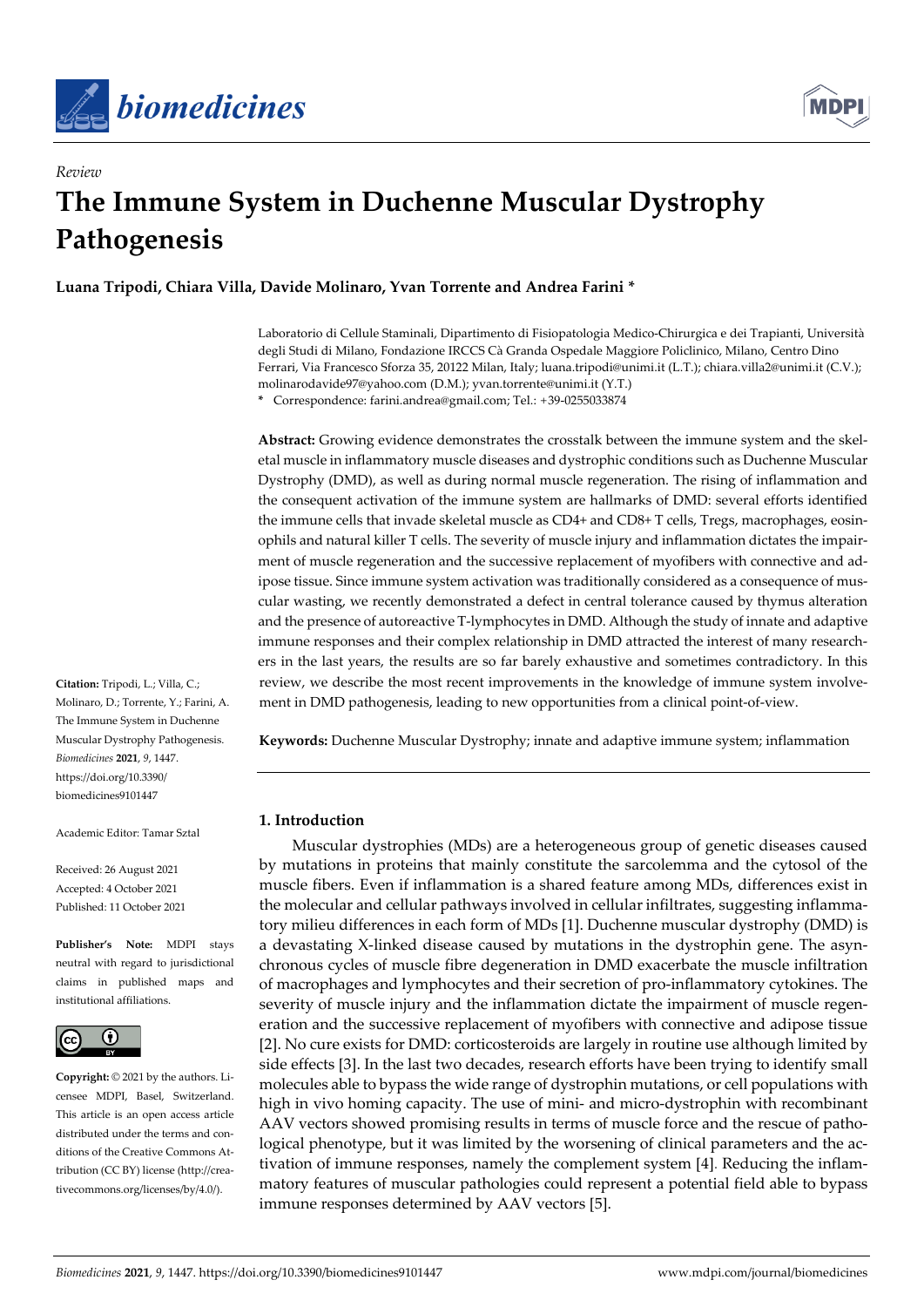In parallel, notable efforts were performed to identify muscle-resident and other nonmuscular cells whose abilities were to be expanded *in vitro*; to migrate efficiently from the site of injection into dystrophic muscles; to develop into muscle and contribute to muscular regeneration. Different subpopulations were studied (muscle-derived stem cells; mesoangioblasts; CD133+ cells; mesenchymal stem cells) [6,7], but none of them were able to rescue efficaciously DMD phenotype, partly due to unresolved inflammatory responses that dramatically limited their migratory and differentiative potential [8].

## *1.1. Breaking the Immune Privilege in Skeletal Muscle*

During healthy muscle regeneration, there is a crosstalk between immune system and skeletal muscle, as demonstrated by the activity of macrophages that eliminate cellular debris, maintain muscle homeostasis and secrete factors regulating satellite cell (SC) proliferation [9,10]. In physiological conditions, these events are strictly and timely orchestrated to preserve the immune privilege that protects muscles from harmful inflammation (Figure 1A). In DMD, the abnormal regulation of regenerative processes leads to the rising of inflammation, the activation of the immune system and the consequent invasion of cytotoxic T-lymphocytes, neutrophils and macrophages that promote muscle damage [2,11] and cardiac dysfunctions [12–14] (Figure 1B).



**Figure 1.** (**A**) During the initial phase of muscle repair in healthy individuals, the balanced expression of cells from innate immunity determines the expression of pro-inflammatory cytokines such as IL-6, TNF $\alpha$  and IL-1 that force muscle fibers necrosis and the clearing of cellular debris through M1 macrophages' activation. In the later stage, the secretion of antiinflammatory mediators such as IL-4, IL-10 and Areg promote the switching of macrophages phenotype to M2 and the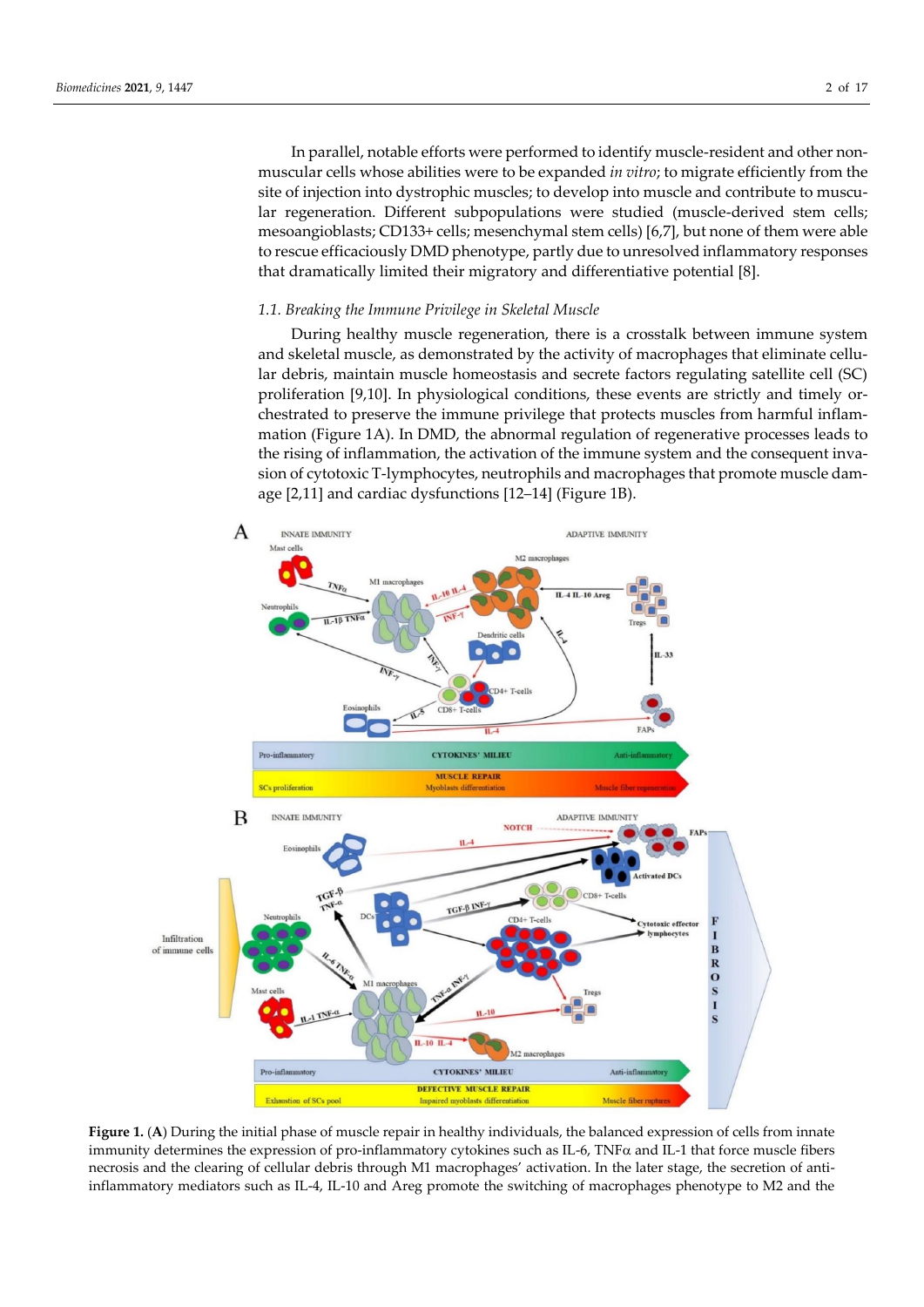proliferation of Tregs, while Tregs and FAPs are linked through the expression of IL-33. All these events lead to the resolution of inflammation and muscle regeneration. (**B**) In a dystrophic background, degenerating dystrophin-absent fibers secrete pro-inflammatory cytokines and chemokines: as a result, mast cells and neutrophils are recruited in the muscles where they activate the proliferation of M1 macrophages. At the same time, professional APCs as DCs activate the CD4+ CD8+ lymphocytes that, in turn, contribute to the release of TNF $\alpha$ , IL-6 and INF- $\gamma$  and develop into cytotoxic T-cells. In this scenario, inflammatory cells determine the down-regulation of IL-10, IL-4 and Areg leading to the inhibition of antiinflammatory cells such as M2 macrophages and Tregs. The over-expression of TGF- $\beta$  mediated by M1 macrophages determines the activation of FAPs, whose proliferation is mediated by eosinophils according to the paucity of IL-4. All these cells contribute to the alteration of muscle homeostasis, muscle necrosis and the development of fibrosis. Specific cytokines with inhibitory effects are highlighted in red, while activating cytokines are highlighted in black; the thickness of arrows corresponds to the cytokines' abundance in physiological and pathological muscle conditions.

#### *1.2. Regulation of Inflammatory Process in DMD*

Inflammatory mechanisms in DMD are commonly dependent on several modulators that in turn activate the aberrant proliferation of the immune cells. Due to loss of dystrophin, damaged myofibers release Danger Associated Molecular Patterns (DAMPs), while the increase of oxidative stress and defective calcium handling triggers the activation of innate immune cells as neutrophils and macrophages into skeletal muscles [2]. In particular, the over-expression of calcium in the cytoplasm determines the over-activation of calpain that induces NF-kB-dependent pro-inflammatory pathways. At the same time, the high concentration of ROS allows for the peroxidation of lipids in the sarcolemma of muscle fibers, enhancing membrane permeability [13].

These events determine the self-sustaining activation of the innate immune response. Constitutive MHC class I and II expressed on muscle cells activate professional antigenpresenting cells (APCs) that, in turn, present muscle antigens to T-CD4+ and T-CD8+ cytotoxic lymphocytes. This vicious circle is sustained by the presence of the inflammatory cells and the secretion of pro-inflammatory cytokines and chemokines that hinder the expression of anti-inflammatory Tregs and rapidly induce muscular necrosis [2] (Figure 1B). Thus, the balancing between innate and adaptive immunity in DMD pathophysiology was largely dissected in the last decade.

## **2. Unraveling Innate Immune Component in Muscular Dystrophies**

#### *2.1. Neutrophils*

The inflammatory event in mdx skeletal muscles is a timely process that starts the first two weeks of life and reaches a peak at 6–8 weeks. The dystrophic tissues are firstly invaded by Ly6C+/F4/80− neutrophils that (i) removes the debris originated from damaged myofibers; (ii) secretes  $TNF-\alpha$  to improve the proliferation of Th1-cells; (iii) secretes myeloperoxidase (MPO) to activate the pro-inflammatory activity of macrophages; iv) releases superoxide enhancing membrane lysis and granulocyte-differentiation antigen (Gr-1) [15]. The work of Kranig elegantly dissected the events promoting the recruitment of neutrophils in mdx muscle following well-regulated steps as rolling through the endothelium wall, the adhesion and finally the transmigration [16]. All these events in mdx mice are regulated by the increased expression of a plethora of proteins such as the receptor of advanced glycation end products (RAGE), intercellular adhesion molecule 1 (ICAM-1) and other chemokines as CD11 $\alpha$  and  $\beta$ . In particular, the over-expression of the pro-inflammatory cytokine IL-6 and of the Lymphocyte function-associated antigen 1 (LFA-1) favor the recruitment of neutrophils into dystrophic muscles, allowing the development of inflammation and fibrosis. Accordingly, the use of drugs to deplete these cells was suggested as a feasible therapy to alleviate the dystrophic phenotype of DMD [17].

#### *2.2. Innate Immunity and the Role of Macrophages*

During muscle repair, macrophages firstly acquire a pro-inflammatory phenotype (M1) and then an anti-inflammatory/regulatory profile (M2) that is necessary to maintain and solve the inflammatory process. In DMD, macrophages and neutrophils migrate into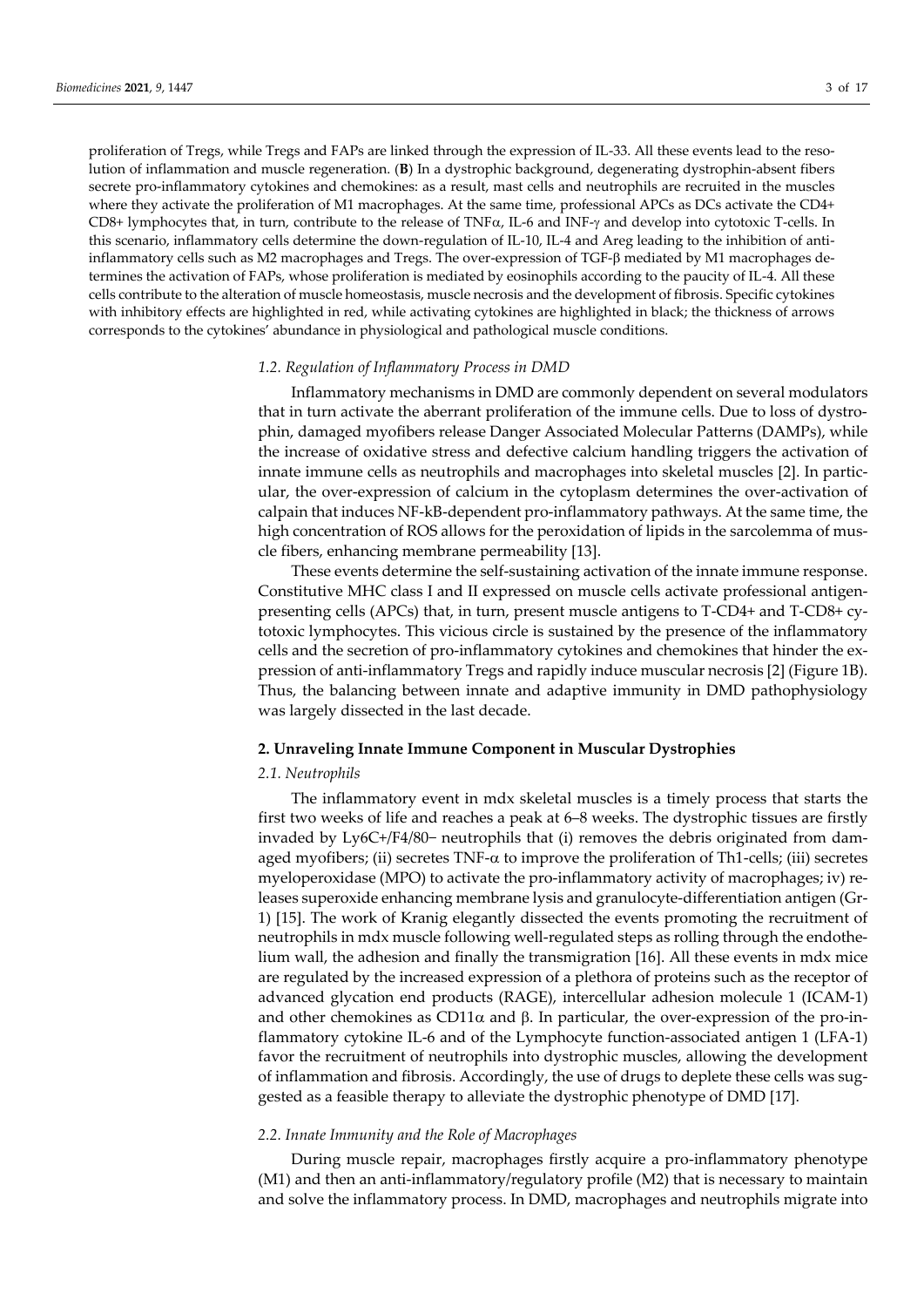damaged muscles guided by pro-inflammatory signals constituted by chemokines and cytokines. Macrophages-derived NO causes the lysis of myofibers and worsens the sarcolemma ruptures, stimulating the release of free radicals from neutrophils [18]. In this scenario, macrophages are activated by specific inflammatory signals and trigger immune responses following the binding to Pathogen Recognition Receptors (as the Toll-like receptors) that are highly expressed on cytotoxic and regulatory T-cells [19]. In DMD, the complexity of the cellular and molecular interactions among the skeletal muscle cells and the immune system is determined by several steps, as the production of soluble moieties and the interactions of T-lymphocytes with other cells of the immune system. As an example, DMD muscle-resident macrophages abundantly express the matrix metalloprotease-9 (MMP-9) that allows for the over-expression of pro-inflammatory cytokines as IFN-  $\gamma$ , NF-kB and IL-6 [20]. In addition, M1-macrophages boost the secretion of TNF- $\alpha$  and the activation of necrotic pathways dependent on receptor-interacting protein kinase-1 (RIPK3) [21]. M1 macrophages inhibit IL-4 and block the proliferation of M2-macrophages: accordingly, the pro-myogenic hormone Klotho is drastically down-regulated, negatively mediating the activity of SCs [22]. Downstream targets of macrophages polarization include enhanced oxidative stress,  $TGF-\beta$  secretion and the expression of fibrotic genes [23].

In normal myofibers, fibroadipogenic precursor (FAP) cells interact with SCs secreting specific trophic factors that allow for tissue regeneration by supporting the differentiation of muscle stem cells. M1 macrophages eliminate the FAPs by rapid clearance to avoid the risk of excessive fibrosis deposition, and M2 macrophages stimulate the muscle commitment of SCs. In the DMD background, the over-expression of TGF- $\beta$  determines FAPs survival proliferation and the differentiation into adipocytes and fibroblasts, expressing matrix genes and worsening the pathological phenotype [24].

In myofibers, Notch signaling pathways are fundamental for SCs activity, from quiescence to differentiation [25]. Notch can regulate negatively FAP'-adipogenesis through the expression of the Notch 2 receptor; the Notch-dependent expression of Delta1 and Jagged1 in myotubes can inhibit the adipogenic features of FAPs [26]. Interestingly, FAPs from young mdx mice do not suffer from Notch antiadipogenic effects, but they are not transformed into adipocytes according to the high concentration of  $TNF\alpha$  that block their proliferation [27]. On the contrary, FAP differentiation is particularly critical in old mdx mice, where the decrease of pro-inflammatory cytokines quickly primes the adipogenic program, leading to massive fat deposition [26].

Natural Killer (NK) cells and monocytes are linked through a feed-forward amplification loop of T-bet/IFN- $\gamma$ /IL-12 signalling, which causes the mutual activation of both NK cells and monocytes and fosters the recruitment of inflammatory cells to sites of inflammation [28]. Tregs coordinate M1 and M2 macrophage activation [29]: as described in detail in the 3.3. Chapter, Tregs produce high levels of IL-10 and presumably work to maintain tolerance with macrophage. In particular, they drive the polarization of M1 into M2 through TGF-β secretion [30]. Indeed, Tregs partly inhibit the expression of HLA-DR on macrophages, leading to down-regulation of proinflammatory cytokines in response to LPS stimulation [31].

## *2.3. Muscle Mast Cells: Exacerbation of Chronic Inflammation*

In healthy muscle, mast cells are small quiescent cells located near the vessels of the endomysium. The proliferation and degranulation of mast cells are often accompanied by the release of pro-inflammatory molecules as histamine and  $TNF-\alpha$ . Interestingly, mast cells were commonly found in the proximity of necrotic fibers and in ischemic areas [32,33].

Increased vascular permeability in DMD allows the muscular infiltration of immune cells; therefore, it has been suggested that mast cells are recruited from the circulation to muscle tissues where they enhance the ruptures of plasma membrane and exacerbate the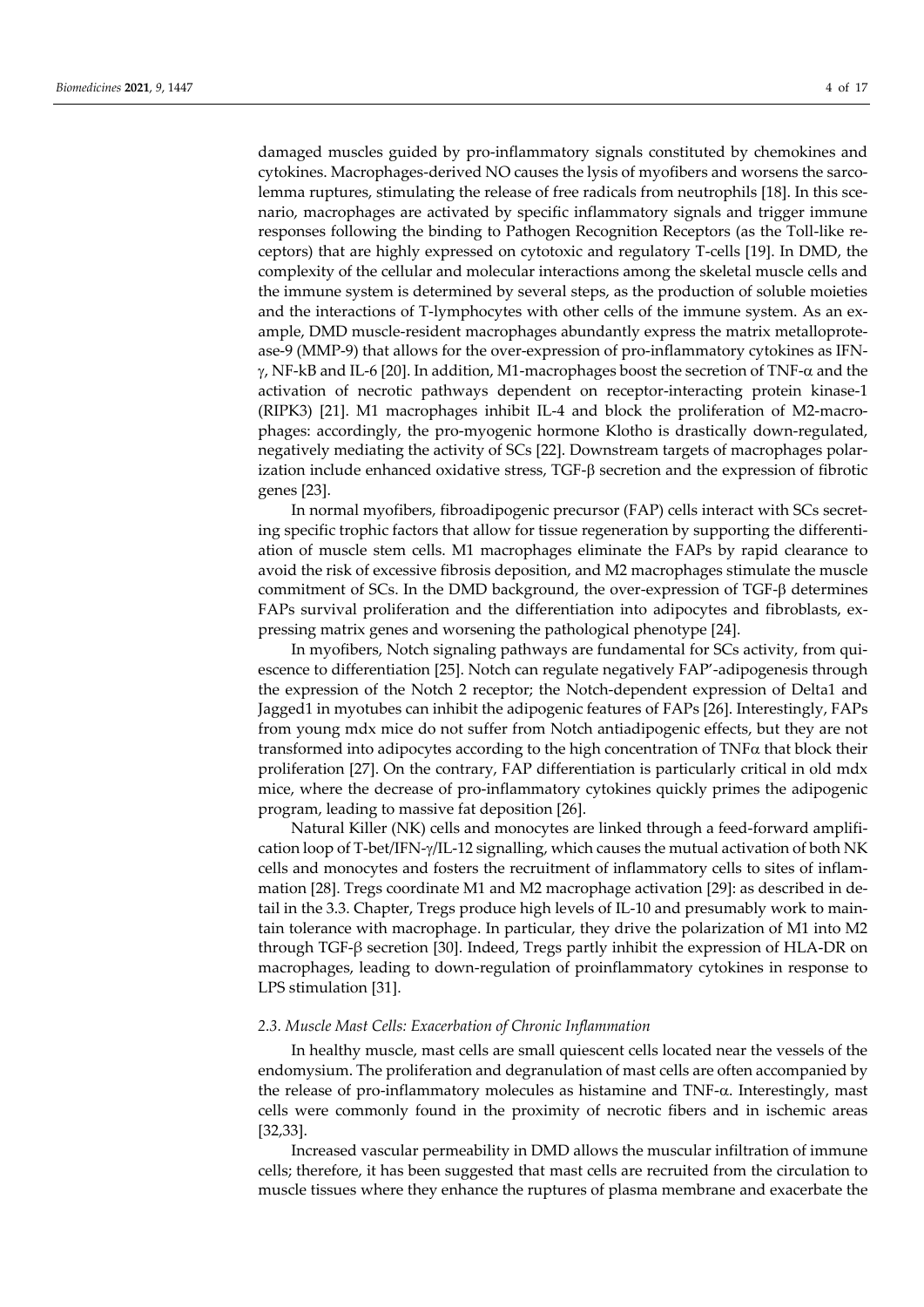pathological phenotype [34,35]. As expected, mdx mice treated with cromolyn to inhibit mast cell degranulation show myofiber strength [36] and decreased muscle necrosis [37].

## *2.4. Eosinophils and FAPs*

Among the cells of the immune system, it was reported that eosinophils invade the muscle of DMD patients [38] and mdx mice [39] following increased cytotoxic T cells. In particular, it was reported that the number of these cells is strictly dependent on the expression of IL-5 cytokine: in dystrophic mice, eosinophils concentration increases at 4 weeks of age, remaining constant beyond 32 weeks even if the presence of T-lymphocytes is already down-regulated [39]. Vidal et al*.* suggested that excessive activity of eosinophils in the dystrophic context could provoke the abnormal proliferation of fibroblasts, worsening the pathological phenotype of DMD [40]. Recently, Sek et al*.* introduced a mutation on the dystrophin gene in PHIL mice lacking eosinophils, and they compared these mice with mdx mice and with mdx-IL5ko suffering from hypereosinophilia. Interestingly, they demonstrated that the eosinophils were not responsible for muscle damage and their expression was not correlated with the development of muscular impairment [41].

By investigating the dystrophic skeletal muscle lacking major basic protein-1 (MBP-1) [38] or eosinophil-deficient ΔdblGATA1 mice [42], the fundamental role of eosinophils in mediating Th1-Th2 transition and muscular regeneration through IL-4-mediated activation of FAPs was depicted [43]. When IL-4 is scarce, FAPs enhance fat deposition and differentiate into adipocytes, while in healthy condition IL-4 determines the transition of FAPs into fibroblasts and sustains myogenic differentiation [44].

Moreover, FAPs highly express interleukin 33 (IL-33), which recruits eosinophils in skeletal muscle, increasing muscle fibrosis through the secretion of group 2 innate lymphoid cells (ILC2s) and IL-5 [45].

In line with these results, glucocorticoids supplementation decreased the number of infiltrating eosinophils and, consequently, of IL-4 cytokine. This condition allows FAPs to differentiate into adipocytes and accumulate into injured muscles, leading to insulin resistance and muscle weakness [46].

#### *2.5. Complement Activation*

The complement system is a fundamental branch of the innate immune system, providing defense against pathogens through the activation of different biochemical pathways and the modulation of inflammatory cascades. It consists of three different pathways (classical, alternative, lectin-mediated) formed by twelve plasma proteins. Some of these proteins are up-regulated in mdx mice, increasing dysfunctions of the sarcolemma lacking dystrophin [47].

In the last years, different studies showed how the complement system functioned as a linker with the adaptive immune system, regulating effector and memory B-cells, CD4+ and CD8+ T-lymphocytes [48]. In the muscle of DMD patients—as in those of individuals suffering from muscular dystrophies and inflammatory myopathies—necrotic fibers showed the presence of protein agglomerates composed of membrane attack complexes and C5b-C9 complement components [49]. Accordingly, specific drugs that inhibit chemotactic complement factors could be useful to diminish the development of inflammatory cues or the number of necrotic fibers. Vila et al*.* showed that morpholino oligonucleotide-treated mdx mice expressed dystrophin, leading to the activation of an innate and adaptive immune system. In particular, they found anti-dystrophin antibodies that caused the mobilization of complement cascade and the over-expression of complement membrane attack complex on myofibers [50].

It is also likely that failures of myoblast transplantation trials were in part caused by the formation of membrane attack complexes that increased C3 convertase and induced the mobilization of macrophages and neutrophils, which led to cell transplanted death [51]. A strong complement activation is also engaged to the macrophages mediated immune response against AAV vectors [52], as observed in two different AAV trials with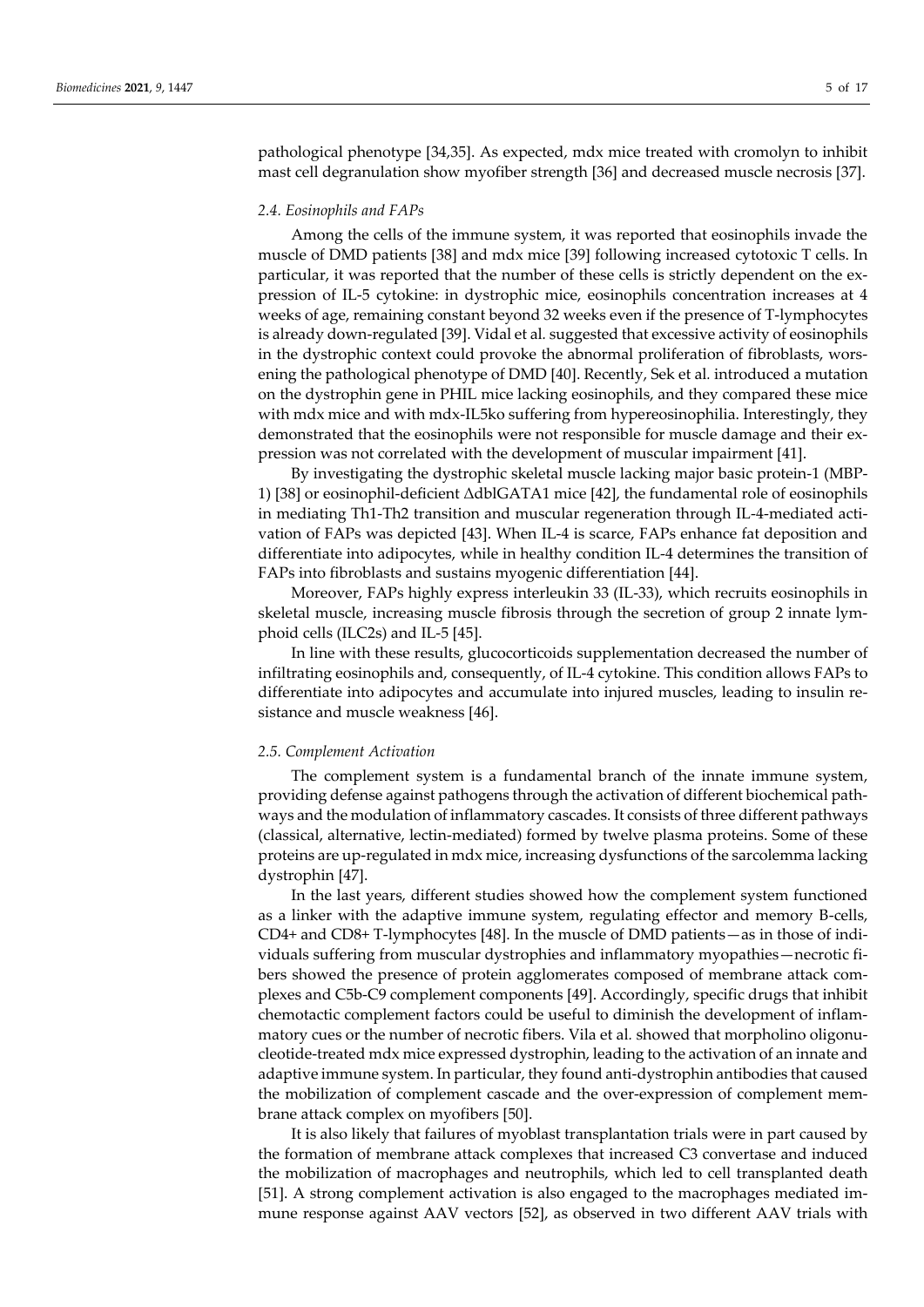DMD patients (ClinicalTrials.gov: NCT03362502 and NCT03368742), which were therefore prematurely interrupted.

## *2.6. Cytokines and Chemokines*

Inflammatory response is tightly regulated by adhesion molecules, signalling receptors, chemokines and cytokines—the family of interferons, transforming growth factors, TNF family of cytokines and interleukins—that are secreted by specific cellular populations and recruit immune cells from the blood stream into muscles. In DMD, chemokines and cytokines are responsible for abnormal innate and adaptive immune responses, muscle wasting, necrosis and fibrosis and for triggering the proliferation of pro-inflammatory cells as M1 macrophages, myo-fibroblasts and cytotoxic lymphocytes. Dystrophic patients and mdx mice exhibit dysfunctions in extracellular matrix (ECM) deposition and ECMmediated cell interactions that guide an intense flow of inflammatory cells from the circulation into damaged muscle tissues. In DMD muscles, a high percentage of CD4+/CD8+ Tcells express CD49d isoforms that are commonly recognized as fibronectin receptors. Among DAMPs released from dystrophic muscle fibers, the High Mobility Group 1 Binding protein (HMGB1) protein binds to TLR4 on the surface of DCs and macrophages that turn into APCs. This way, APCs activate T lymphocytes through the MHC moleculesantigens bound, determining inflammation and muscle degeneration [53]. Similarly, the rising of oxidative stress in dystrophic muscles causes the up-regulation of NF-κB and its targets RAGE and the N-carboxymethyl lysine (CML). The modulation of targets by NFκB activates in turn pro-inflammatory cytokines as interleukin-1β (IL-1β), interferon-γ (IFN-γ), IL-6, and other mediators as MAPKs, Jak/STAT and PI3K, leading to inflammatory responses [54]. Oxidative stress also induces the down regulation of hypoxia-inducible factor-1 (HIF-1) in DMD muscle, affecting the proper angiogenesis and the survival of endothelial cells [55].

Muscle endothelium highly expresses CCL14, CCL2, CXCL12 and CXCL14, which cause a severe recruitment of inflammatory cells as CD86+ and HLA-DR+ dendritic cells. Interestingly, it was demonstrated that muscle-derived Tregs in mdx mice up-regulate CCR1, whose ligands as [CCL3](https://en.wikipedia.org/wiki/CCL3), [CCL5](https://en.wikipedia.org/wiki/CCL5), [CCL7](https://en.wikipedia.org/wiki/CCL7) and [CCL23](https://en.wikipedia.org/wiki/CCL23) mediate the invasion of effector [immune cells](https://en.wikipedia.org/wiki/Immune_cell). Regenerating the muscular fibers of dystrophic muscles over-expresses the chemokine CXCL12, which in turn regulates the recruitment of cytotoxic lymphocytes and macrophages and the necrosis of myofibers [56].

Similar to NF-kB, the up-regulation of activator protein 1 (AP-1) is dependent on the pro-inflammatory cytokines and other growth factors, and its dysfunction affects cell death and proliferation [57].

#### *2.7. Dendritic Cells*

Dendritic cells (DCs) are professional APC and represent a bridge between the innate and adaptive immunity. They were identified in non-lymphoid and lymphoid organs, where they mediate the formation of MHC-peptide complexes and cause antigen-specific responses of NKs and T- and B-lymphocytes [58]. Different works showed that injured muscles recruit macrophages, eosinophils and circulating DCs that remain in the tissues to promote muscle regeneration [59]. DCs regulate the commitment of T lymphocytes in Th1, Th2, Th17 and Tregs—and consequently their activity in a healthy and dystrophic muscle environment [60]. In addition, DCs recognize several self-molecules released from inflammatory cells by means of TLRs-mediated pathways. This way, the over-expression of pro-inflammatory cytokines and TLRs in DMD raised the question regarding the role of DCs in a dystrophic inflammatory background [61]. Even if their role was largely demonstrated in myositis, few studies proposed the participation of DCs in DMD pathogenesis through TLR7-mediated signals or the modulation of transforming growth factor (TGF)- $\beta$  expression [58]. Other evidence demonstrated that the over-activation of CXCL14 in the muscular endothelium of DMD patients allows for the accumulation of activated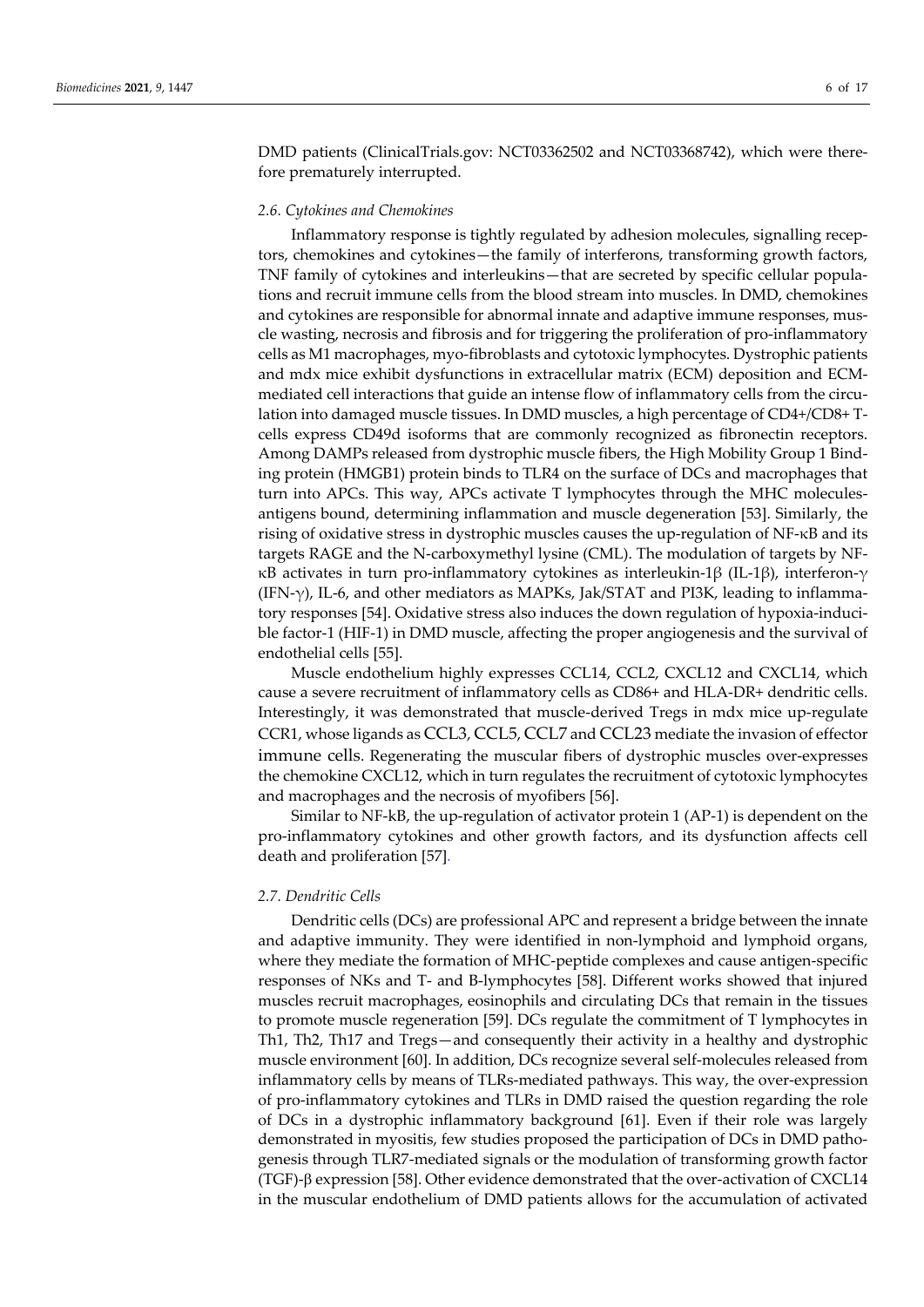CD86+ and HLA-DR+ DCs [62]. The combined expression of factor XIIIa and HLA- $DR\alpha$  identified DCs that regulate fibrotic development [63]. Moreover, DCs were downregulated in DMD muscle biopsies following glucocorticoid therapy [64].

## **3. Adaptive Immune Response in DMD**

Lymphocyte population does not play an important role in healthy muscle regeneration, due to the inability of skeletal muscle to activate a T cell response. However, it is likely that an inflamed muscle may constitute a milieu triggering HLA-DR and co-stimulatory molecule (for example CD40) upregulation and that myoblasts may work as optional APC cells, forming functional immunological synapses with T cells. Generally, T lymphocytes are found in degenerating muscles after acute trauma, and the recruitment into damaged muscle involves an adaptive immune response that normally depends on antigen exposure. Numerous observations have suggested that the presence of specific muscle autoantigens may drive the expansion of T lymphocytes and their activation [15]. Recent studies confirmed that immune system activation is partly dependent on lymphocyte activation and proliferation. The work of Vetrone et al*.* showed that antigen-specific T cells isolated from mdx muscles were able to undergo oligoclonal expansion [65]. Similarly, the detailed analysis of the T-cell receptor in the muscles of DMD patients [5] and mdx mice [66] revealed that immune cells (T-lymphocytes and Tregs) were able to recognize specific muscle-derived self-antigens. Mendell et al*.* demonstrated the unexpected presence of blood-derived auto-reactive CD4+ T lymphocytes against dystrophin epitopes in two patients before treatment [5]. Flanigan et al*.* showed that one third of 70 DMD patients' cohort spontaneously developed a T-cell mediated immune response and that this event was significantly diminished following steroid treatment [67]. Accordingly, we proposed that few dystrophin-reactive T cells of DMD patients could escape from the thymus and be activated by dystrophin expressed from revertant myofibers in muscle tissues [68]. In addition, immunomodulation partly prevented the proliferation and priming of T-lymphocytes. Other works determined how the number of these autoreactive T-cells was dependent on both their unbalanced deletion in thymus or the activity of other inflammatory cells [69]. Since immunocompetent T-cells and Tregs are necessary for the maintenance of immune tolerance and mainly originate in the thymus [70–72], we demonstrated that the architecture of mdx thymus is severely impaired, according to the expression of ghrelin and autophagy machinery [68]. In particular, dysfunctions of the axis ghrelin (GHR)-GHR receptor (GHS-R) have been demonstrated to cause a reduction in the number of naïve T cells and consequent defects in thymic output [73]. These results suggest a potential involvement of GHS-R in the expression of genes associated with dystrophic thymic stromal environment changes and adipogenesis. Since GHR is also involved in T-cell maturation and the migration of T-cells from thymus [15,74], we showed that the transplantation of thymus derived from mdx mice into recipient nude mice determined the up-regulation of inflammatory and fibrotic markers and a marked metabolic breakdown with a consequent muscle atrophy and loss of force. Our results indicate that the involution of dystrophic thymus alters central immune tolerance and exacerbates muscular dystrophy. Specifically, transplanted dystrophic mdx thymus activated the host T lymphocytes of nude mice, resulting in increased fibrosis and reduced muscle performance, suggesting the importance of the adaptive immune system in DMD.

#### *3.1. T-Cell Response in DMD Patients*

Onset inflammatory lesions of muscle tissues are mainly constituted of resident immune cells other than the cell populations that arrive at the site of damage during the activation of the inflammatory response. Heterogeneous cell infiltrates have been described not only in DMD patients but also in the pathogenesis of dystrophic animal models. In humans, immune cells are recruited in the muscles between the ages of 2 and 8 years old and are predominantly macrophages and T cells. B cell infiltration is usually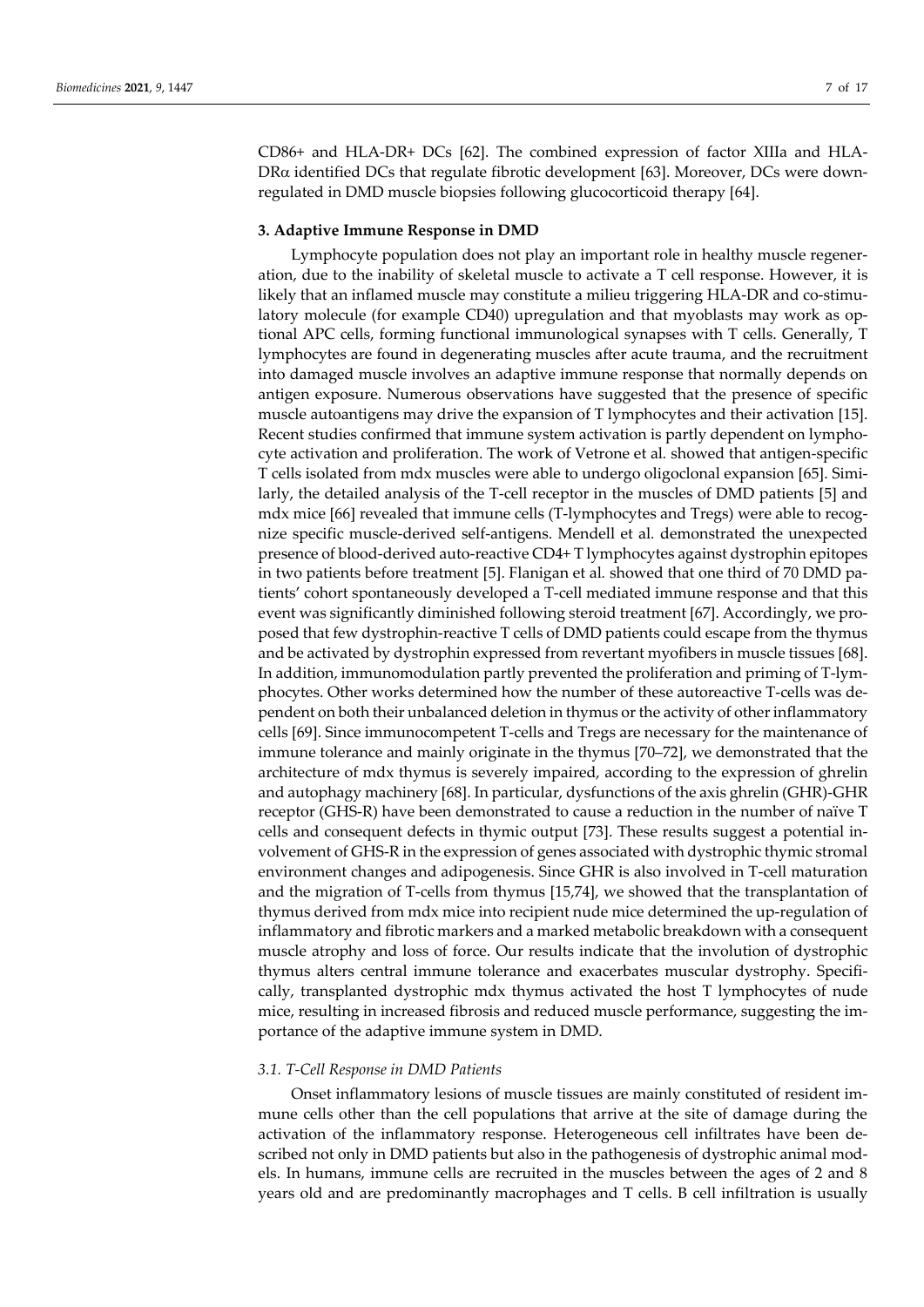rare [75]. In muscle injuries, CD4 + and CD8 + T cells play a very important role, as suggested by Steinman et al*.*, who conducted studies on the muscle T cell population of DMD patients. They found that muscle T-cells from 12 DMD patients were characterized by a TCR (V $\beta$ 2 TCR), with antigenic specificity responsible for T cell selection and activation against a limited set of muscle antigens [76]. More interestingly, Mendell et al*.* demonstrated the unexpected presence of circulating CD4+ T lymphocytes against self-dystrophin epitopes in two patients before treatment [5]. Flanigan et al*.* showed that one third of a 70 DMD patient cohort spontaneously developed a T-cell mediated immune response against dystrophin, and this reaction was inversely dependent on steroid consumption [77].

#### *3.2. T-Cell Response in DMD Animal Models*

In the muscles of mdx mice, the appearance of infiltrating immune cells was observed at 2–4 weeks of age, decreasing in severity by 3 months of age. One of the first studies was carried out by Spencer and co-workers, showing that the antibody-mediated inhibition of the CD8+ and CD4+ population promoted a decrease in muscle histopathology [78]. In line with this observation, we created a dystrophic mouse model lacking functional T and B lymphocytes (scid/mdx mouse) that developed a reduced diaphragmatic fibrosis at 1 year of age, accompanied by the downregulation of  $TGF\beta$  expression and an improvement in muscle regeneration [79]. Similarly, the absence of T-cells in *nu/nu/*mdx mice showed a fibrotic down-regulation in the diaphragm [80]. Vetrone et al*.* isolated from 1 month-old mdx muscle a  $V\beta 8.1/8.2$  sub-population of T-lymphocytes that over-expressed the osteopontin that modulates the activity of neutrophils and Tregs, mediating the development of fibrosis [65]. The canine DMD model, the golden retriever muscular dystrophy (GRMD), suffers from a more severe phenotype than mdx mice, as pathological features are evident between 3 and 6 months of age, resembling those of DMD patients at 5– 10 years [81]. In the last years, different works described biomarkers associated with the progression of the GRMD, as the over-expression of chitinase 3-like 1 (CHI3L1) [82] or the presence of CD49d+ circulating lymphocytes [83], useful to improve the clinical relevance of GRMD studies. In a preclinical context, we have intra-arterially transplanted autologous genetically corrected muscle derived CD133+ cells into GRMD dogs, which partially rescued the expression of dystrophin. However, this condition determined the emergence of a strong anti-dystrophin T-cell response [84]. Le Guiner and colleagues treated a cohort of 12 GRMD dogs with local and systemic injection of adenovirus specifically designed to express canine microdystrophin without pre-treatment immunosuppression. They found significant rescue of dystrophin expression and of pathological phenotype for over 2 years and, more interestingly, they did not describe any immune dysfunction in the GRMD dogs [85]. Lorant et al*.* showed that the injection of allogeneic muscular stem cells in GRMD dogs with partial immunosuppression significantly increased muscle force and repair, with nearly absent lymphocyte proliferation or anti-dystrophin immune responses [86].

## *3.3. Treg Cells*

Since large numbers of Treg are needed to accomplish therapeutic efficacy, local injection at the site of inflammation (targeted delivery) may lower the numbers needed for therapy. Recently, it was discovered that intradermal injection of low dose Tregs inhibits skin inflammation into humanized mouse huPBL-SCID-huSkin allograft model [87]. Recent works from Gazzero et al*.* showed that the migration of Tregs into inflamed muscles could be dependent on ATP/P2X [88] and IL-33/ST-2 axis [89]. IL-33 is an alarmin produced by FAPs and skeletal muscle stem cells: its receptor is the interleukin-1 receptorlike 1 protein (also named ST2) that is expressed on CD4+ lymphocytes, Tregs, macrophages and FAPs. In addition, muscle-resident T regs secrete amphiregulin (AREG) that mediates the expansion of skeletal muscle stem cells in response to IL-33 [89]. Two origins have been described for FoxP3+ cells, whose numeric and functional importance remains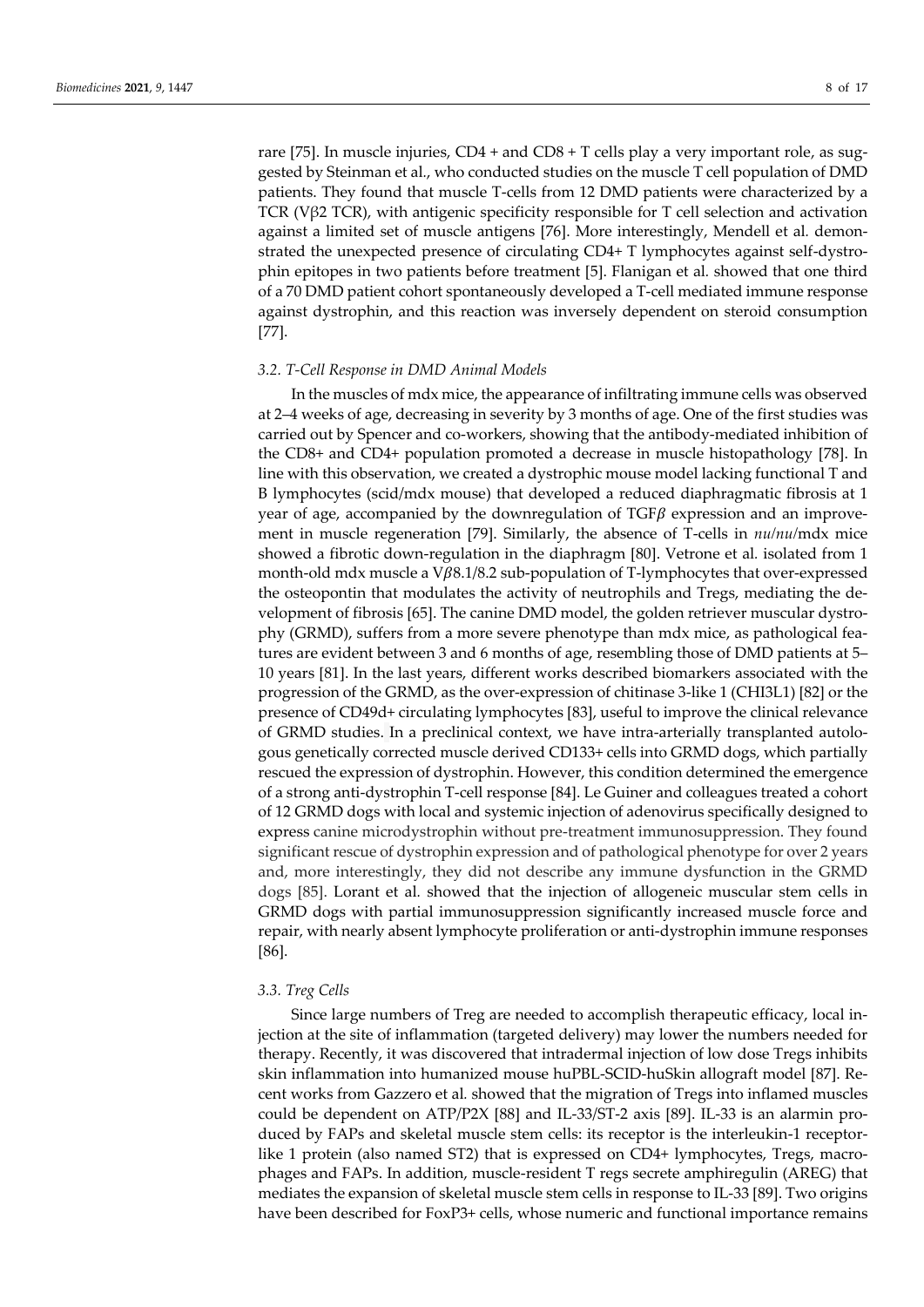in question. Most FoxP3+ cells differentiate in the thymus from immature Foxp3+CD4+ and CD8+ precursors (tTregs), as an alternative to conventional CD4+ T cells. The second (pTregs) occurs in the periphery, where the expression of FoxP3 in Tconv cells is primed by several triggers as the modification of histones and epigenetic signals. Since immunocompetent T-cells and Tregs are necessary for the maintenance of immune tolerance and mainly originate in the thymus, a fundamental question arose: are DMD-derived Tregs thymic-derived Tregs (tTregs) or do they differentiate in the periphery due to the inflammatory signals/triggers (pTregs) that are common in the DMD-inflammatory background? The identification of markers uniquely associated with tTregs or pTregs is still ongoing. The expression of the transcription factor Helios was thought to serve as marker of thymus-derived Tregs [90], but it is been recently known that it is expressed at substantial levels in pTregs induced peripherally by lymphopenia or agonist peptide and is generically induced upon the activation of CD4+ T cells. Similar contradictory results were obtained with other markers such as Neuropilin-1, LAP and LRRC32/GAMP [91]. TCR experiments clearly showed that tTregs predominantly represent the Tregs-pool in peripheral lymphoid organs. Similarly, Panduro et al*.* demonstrated that VAT Tregs and muscle Tregs have to be considered as tTregs, according to TCR expression [92].

tTregs express CD25, CTLA-4 and lymphocyte activation antigen-3 and are necessary to maintain self-tolerance so that their inhibition determines autoimmune dysfunctions. In the presence of  $TGF- $\beta$ , naive-T cells can over-express the FoxP3 and achieve immuno$ suppressive features. The immunosuppressive functions of Tregs are driven by cell-to-cell contact mediated mechanisms or cytokine gradient as those mediated by  $TGF-\beta$  and IL-10 [93]. In accordance, following the expression of previously-cited surface markers, it was demonstrated that the binding receptor of CD25, the IL-2, mediates the proliferation of activated effector T cells [94], while the CTLA-4 blocks the activity of antigen-presenting cells [95]. Alternatively, it was shown that specific cytokines secreted by Th-subpopulations (as IFN-4 by Th2, STAT-3 by Th17 and T-bet by Th1) modulate the activity of Tregs, allowing immunosuppression. Interestingly, in the last years, it emerged that the function of Foxp3-expressing Tregs is not only limited to immunosuppression but is also dependent on their ability to convert into other Th-cell types according to specific cytokines and proteins expression. The effects of Tregs in muscle regeneration in mdx mice are driven by the modulation of proliferation and the functionality of muscle-resident Tregs and inflammatory cells. TCR can specificity contribute to the homing capacity of circulating Tregs into inflamed muscles, helping to attract and/or retain specific Tregs. Together with TCR expression, the homing and functionality of the Tregs subpopulation are determined by the specific range of chemokines/cytokines receptors. As an example, CCR10+ Tregs are recruited in cancer following CCL28 secretion, while Treg proliferation in gut lamina propria is dependent on the expression of CCR9+ and/or CX3CR1 [96]. According to the work of Panduro, three scenarios seem possible: i) distinct tissue-Treg phenotypes are imprinted in the thymus during Foxp3+CD4+ T cell commitment; ii) distinct tissue-Treg phenotypes appear after these cells are recruited into their home tissues following specific cues; iii) a rough phenotype is imprinted in the thymus and it is specialized after Tregs homing [92].

## **4. Clinical Perspectives in DMD**

Immunomodulatory therapies act through specific membrane markers that could be targeted. The inflammatory responses in DMD are driven by immune players secreted by specific cellular populations and are necessary to recruit immune cells from the blood stream into the muscular tissues (Figure 1B). Steroids possess an immunomodulatory capacity that allows for the rescue of muscle mass and strength, slowing down the appearance of symptoms and disease progression [97]. Unfortunately, important side effects such as weight gain, behavior issues, osteoporosis, high blood pressure and stomach dysfunctions are associated with steroids consumption. For this reason, their use in DMD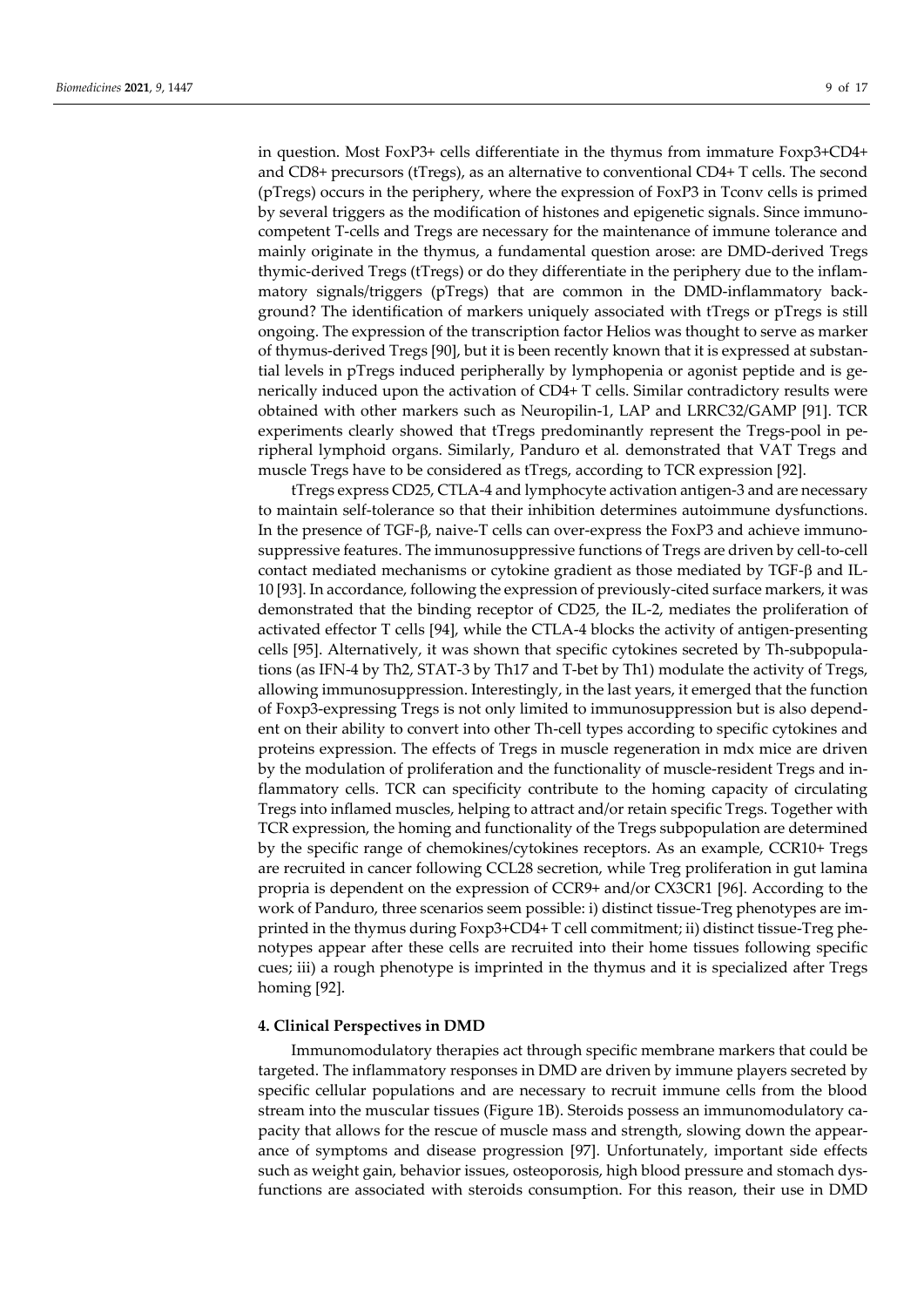patients is only permitted following medical prescriptions to optimize the beneficial effects of these drugs for a prolonged time [98,99] (Table 1). Since 2000, different therapeutic approaches emerged for several inflammatory and autoimmune diseases such as rheumatoid arthritis and multiple sclerosis, involving drugs that inhibit pro-inflammatory cytokines or modulate the proliferation of T-cells [2]. In DMD pathology, it is necessary to block the immune responses provoked by the inflammatory milieu and, at the same time, to preserve the reparative functions that are normally exerted by inflammation and eventually lead to myogenesis.

| Drug&Target                | <b>Way of Action</b>                                                                                                                                               | Pathological<br>Mechanism | <b>Clinical Status</b>                                                           |
|----------------------------|--------------------------------------------------------------------------------------------------------------------------------------------------------------------|---------------------------|----------------------------------------------------------------------------------|
| Remicade: NF-kB            | Antibody against human TNF- $\alpha$<br>blocking NF-kB pathways                                                                                                    | Inflammation              | Preclinical                                                                      |
| CAT-1004: NF-kB            | NF-kB inhibitor                                                                                                                                                    | Inflammation              | Phase I/II (#NCT02439216)                                                        |
| VBP15: NF-kB               | NF-kB inhibitor, increase<br>sarcolemmal stability                                                                                                                 | Inflammation              | Phase I (#NCT02415439)                                                           |
| Etanercept: NF-kB          | Inhibitor of soluble receptor to<br>TNF- $\alpha$                                                                                                                  | Inflammation              | Preclinical                                                                      |
| NEMO peptide: NF-kB        | Inhibitor of NF-kB-dependent<br>pathways                                                                                                                           | Inflammation              | Preclinical                                                                      |
| Flovocoxid: ROS            | Antioxidant                                                                                                                                                        | Oxidative stress          | Phase I terminated<br>(#NCT0133529)                                              |
| Idebenone: ROS             | Antioxidant                                                                                                                                                        | Oxidative stress          | Phase III terminated, awaiting for<br>commercial authorization<br>(#NCT01027884) |
| <b>NAC</b>                 | Antioxidant                                                                                                                                                        | Oxidative stress          | Preclinical                                                                      |
| Green tea extract          | Antioxidant                                                                                                                                                        | Oxidative stress          | Phase I (#NCT01018615)                                                           |
| Tranilast: TRPV2           | TRPV2 inhibitor                                                                                                                                                    | Calcium release           | Authorized as anti-allergic drug                                                 |
| <b>ARM210: RyR1</b>        | RyRs stabilizer, block calcium<br>release from SR                                                                                                                  | Calcium release           | Phase I                                                                          |
| Infliximab: TNF-α          | TNF- $\alpha$ inhibitor                                                                                                                                            | Fibrosis                  | Preclinical                                                                      |
| $_{\rm II}$                | Losartan: angiotensin Inhibitor of Angiotensin II receptor<br>antagonist                                                                                           | Fibrosis                  | Preclinical                                                                      |
| Halofuginone: SMAD3        | Inhibitor of the binding of SMAD3<br>with DNA                                                                                                                      | Fibrosis                  | Preclinical                                                                      |
| Pirfenidone: TGF-ß         | Inhibitor of TGF- $\beta$ signaling                                                                                                                                | Fibrosis                  | Preclinical                                                                      |
| Deflazacort,<br>Prednisone | Apoptosis, regulation of Ca <sup>2+</sup><br>concentration and myogenesis,<br>modulation of NF-kB                                                                  | Inflammation              | Phase III (#NCT01603407)                                                         |
| Cyclosporine A: NFAT       | Direct inhibition of T cell sub-<br>populations and release of pro-<br>inflammatory cytokines                                                                      | Inflammation              | Phase III (not effective)                                                        |
| Rapamycin                  | Reduction of infiltrating effector<br>CD4+/CD8+T cells in skeletal<br>muscle tissue and activation of<br><b>Tregs</b><br>#unique identifier on ClinicalTrials.gov. | Inflammation              | Preclinical                                                                      |

**Table 1.** Immunomodulators of DMD pathology.

# unique identifier on ClinicalTrials.gov.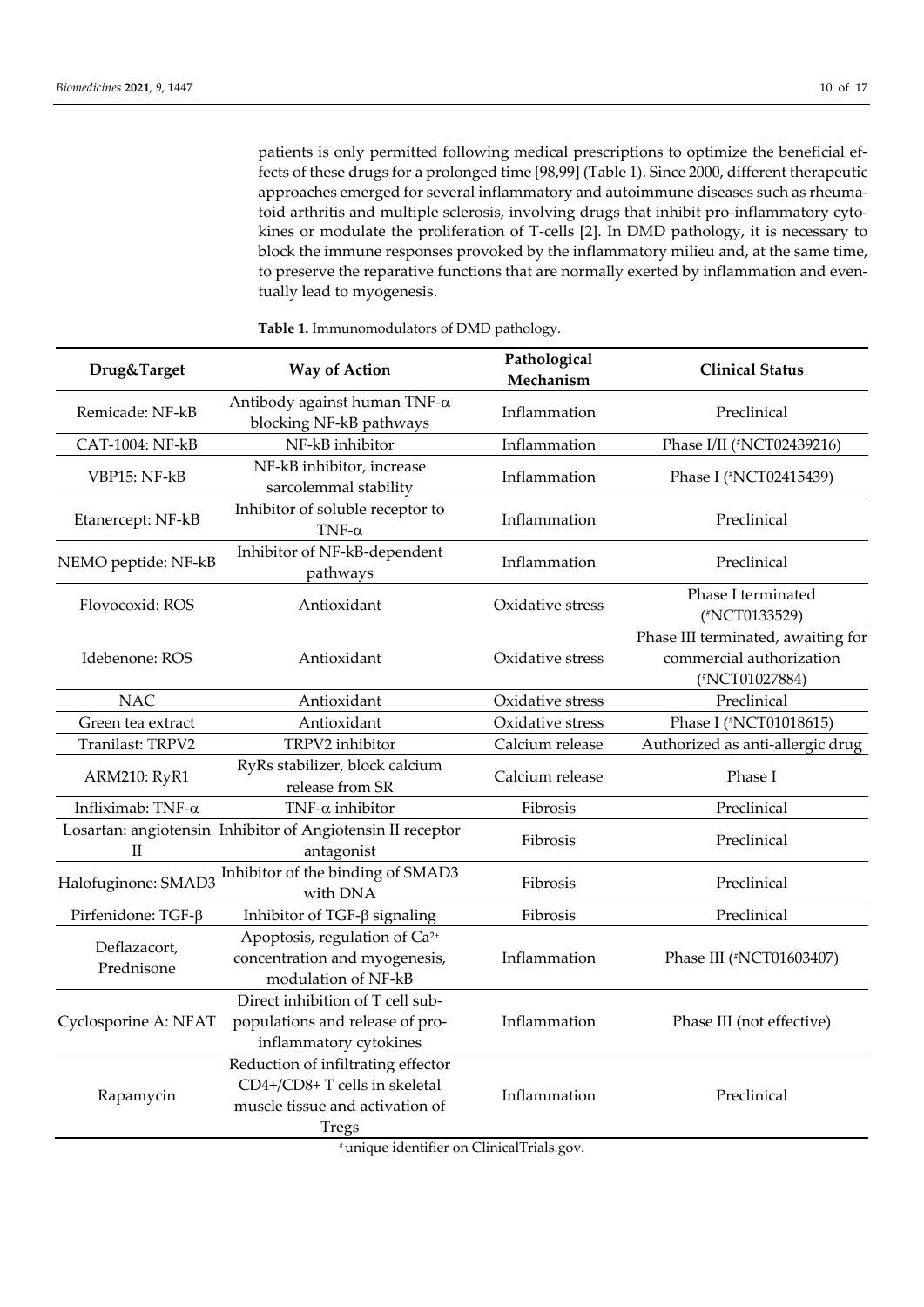#### *4.1. Blocking the Inflammatory Responses*

As largely described, inflammatory events that characterize DMD patients are activated by dysfunctions in calcium channels and by the over-expression of ROS and NF-kBdependent signaling factors, considered one of the most feasible therapeutic targets to alleviate inflammatory responses. To date, different drugs were tested to modulate the activity of proteins mediating the accumulation of calcium into the cells—such as the store-operated Ca2+ entry (SOCE), ryanodine receptors (RyRs) and the transient receptor potential (TRP) cation channel—or to diminish the gathering of antioxidants (Table 1). Similar interesting results were obtained with compounds blocking the NF-kB and other molecules as IKK (Table 1).

Rather than the inhibition of TNF- $\alpha$ , IL6 and IL1 that raised some concerns [78], interesting data were obtained with the blockade of cytokines and chemokines that mediate the innate immune responses, such as TLR7 and TLR9 and CXCL12/CXCR4 [100]. The anti-fibrotic effect of TGF $\beta$  neutralization was largely investigated (Table 1), but detailed and mechanistic approaches to understanding the pro-/anti-inflammatory pathways dependent on TGF $\beta$  are still missing [2]. As an example, the early inhibition of TGF $\beta$  diminished the amount of connective tissue in the diaphragm of mdx mice but, at the same time, up-regulated the pro-inflammatory  $CD4+T$  cells [101]. Similarly, the depletion of  $TGF\beta$  in the first weeks of dystrophic pathology blocked the proliferation of Tregs and worsened the pathological phenotype of muscle while defeating the development of fibrosis in older animal models [102]. Other anti-fibrotic compounds were evaluated, but definitive results were not obtained [103,104]. Disagreement on the correct age of the intervention, interplay among targeted pathways, cellular components linked on  $TGF\beta$  expression and the unresolved investigation of epigenetic control on fibrosis development all render preliminary results hard to translate into humans.

Promising results were obtained through the inhibition of immunoproteasome subunits. We found that ONX-0194 treatment ameliorated the pathological phenotype of both the muscular and cardiac tissues of mdx mice [66,105].

Following the results of Mendell regarding the circulating dystrophin-reactive lymphocytes in DMD patients [5] or others coming from Tregs transplantation [106], it could be relevant to corroborate gene and cell therapies with the modulation of both Tregs proliferation and Tregs-dependent growth factors [107,108].

#### *4.2. Immune Response against AAV Therapy*

AAV therapy for gene replacement or correction is scarcely applicable in DMD because of the size of dystrophin gene, the need of the systemic deliverance of AAVs to reach all the affected muscles of the body and the immunological drawbacks. In the last years, the amelioration of body-wide systemic gene transfer and the development of mini- and micro-dystrophin allowed for the more efficient widespread distribution of AAV-containing dystrophin through the entire body. However, severe limitations concerning the toxic responses at high doses of AAV vectors, the activation of the immune system and the definition of consistent patient cohorts (in terms of age, degree of pathology, dystrophin mutation) remained unsolved [109]. High-dose systemic AAV transplantation determines strong innate immunity responses that are weaker if a low-dose is intravascularly administered [110]. Similarly, adaptive immune reactions driven by CD4+ and CD8-T lymphocytes against the viral components were largely described in AAV-based clinical trials, but they were partially controlled by anti-inflammatory treatment with steroids [111]. Indeed, significant improvements must be accomplished to improve the safety and efficacy of this promising therapeutic approach.

#### *4.3. Conclusions*

Precise interventions on inflammatory pathways that affect the skeletal muscles of DMD patients prior to gene therapy are necessary to significantly augment the success of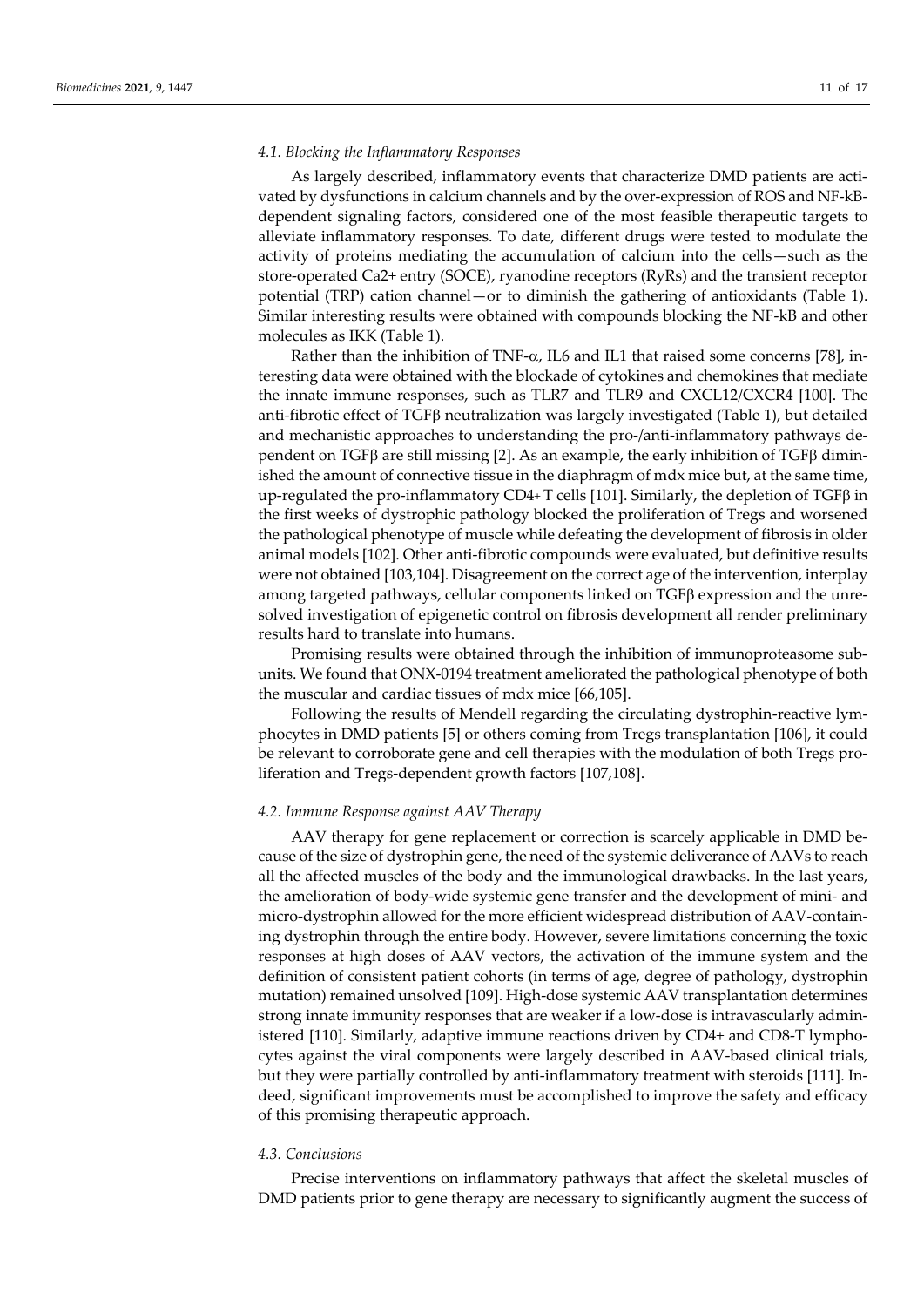clinical interventions. Recently, it was demonstrated that after only six months following the injection of AAV-U7 to rescue dystrophin expression, the efficacy of this strategy dramatically worsened, probably due to dysfunctions of the dystrophic myofiber membranes. To improve dystrophic membrane integrity at the time of the injection of the adenoviruses, mdx mice were pre-treated with antisense oligonucleotides to allow for limited dystrophin expression at the sarcolemma [112]. These combined strategies—commonly referred to muscle priming—were used to improve the advantages of AAV therapy. In the same way, these approaches could be finalized at the elimination of the inflammatory cells that often destroy transplanted cells and at the down-regulation of pro-inflammatory mediators that partially reduce myofiber degeneration. To avoid the development of extensive muscle damage and the rising of inflammation and fibrosis, it is fundamental to treat patients as early as possible to increase the synergistic effects of different techniques leading to the improvement of dystrophin expression and, at the same time, to preservation of skeletal muscle from secondary dysfunctions due to dystrophin loss. Cell therapy represents a valuable theoretical alternative to drug treatment in order to replace defective adult muscle fibers and ameliorate pathological phenotype. Because of the difficulties in identifying a unique cellular candidate that retained high migration capacity, the efficient ability of homing and engraftment and the capacity of muscular differentiation, different subpopulations are now under investigation. An important clinical renovation could derive from the combination of gene and cell therapy, particularly the intra-arterial injections of patient autologous muscle stem cells treated to restore dystrophin production and to enhance the distribution of cells into the musculature.

Of potentially critical importance is the fact that factors modulating the type of inflammatory response might also play an essential role in determining the degree and severity of muscle degeneration. In line with this scenario, different works proposed that peripheral organs rather than skeletal muscle itself managed essential contributions in the development of inflammation. Accordingly, we described the involution of mdx thymus and found that this—when transplanted into recipient nude mice—led to dysfunctions of central immune tolerance, such as the up-regulation of inflammatory/fibrotic markers and marked metabolic breakdown determining muscle atrophy and loss of force. The implementation of the studies concerning the role of thymus in mediating dystrophic pathogenesis could lead to an understanding of whether DMD patients' T cell development is impaired by specific dystrophin-mutations and whether defective T-cell proliferation could be rescued by specific genetic manipulation or the in vitro modulation of patient source cells that partly counteract thymic abnormalities.

Indeed, it is defined that the development and normal homeostasis of both innate and adaptive immune systems is strictly associated to the gut microorganisms, the socalled microbiota. Interestingly, DMD patients suffer from several nutrition-related dysfunctions that impair body weight and composition, growth and energy requirements. Dietary metabolites function as immune-modulators: accordingly, nutritional interventions are the most effective and less expensive strategies and could represent a valuable co-adjuvant for DMD treatment by counter-acting the effects of chronic inflammation and oxidative stress.

**Author Contributions:** A.F., C.V., L.T. and D.M. wrote the paper and prepared the original draft of the manuscript. Y.T. and A.F. revised the manuscript. All the authors stated were involved in the critical revision of the work, approving the final version and the authorship list. The corresponding authors had final responsibility for the decision to submit for publication. All authors have read and agreed to the published version of the manuscript.

**Funding:** This study was supported by the Associazione Centro Dino Ferrari, a French Telethon AFM grant (No. 21104), and presents independent research funded by Ricerca Finalizzata 2016 (Linea di ricerca: "Theory-enhancing"). AF was supported by Fondazione IRCCS Cà Granda, Ospedale Maggiore Policlinico 5 × 1000 Research Award. YT acknowledges support by Fondo Europeo di Sviluppo Regionale 2014–2020. POR FESR 2014–2020, Ricerca Innovazione and Gruppo familiari beta-sarcoglicanopatie, PR-0394, GFB-ONLUS.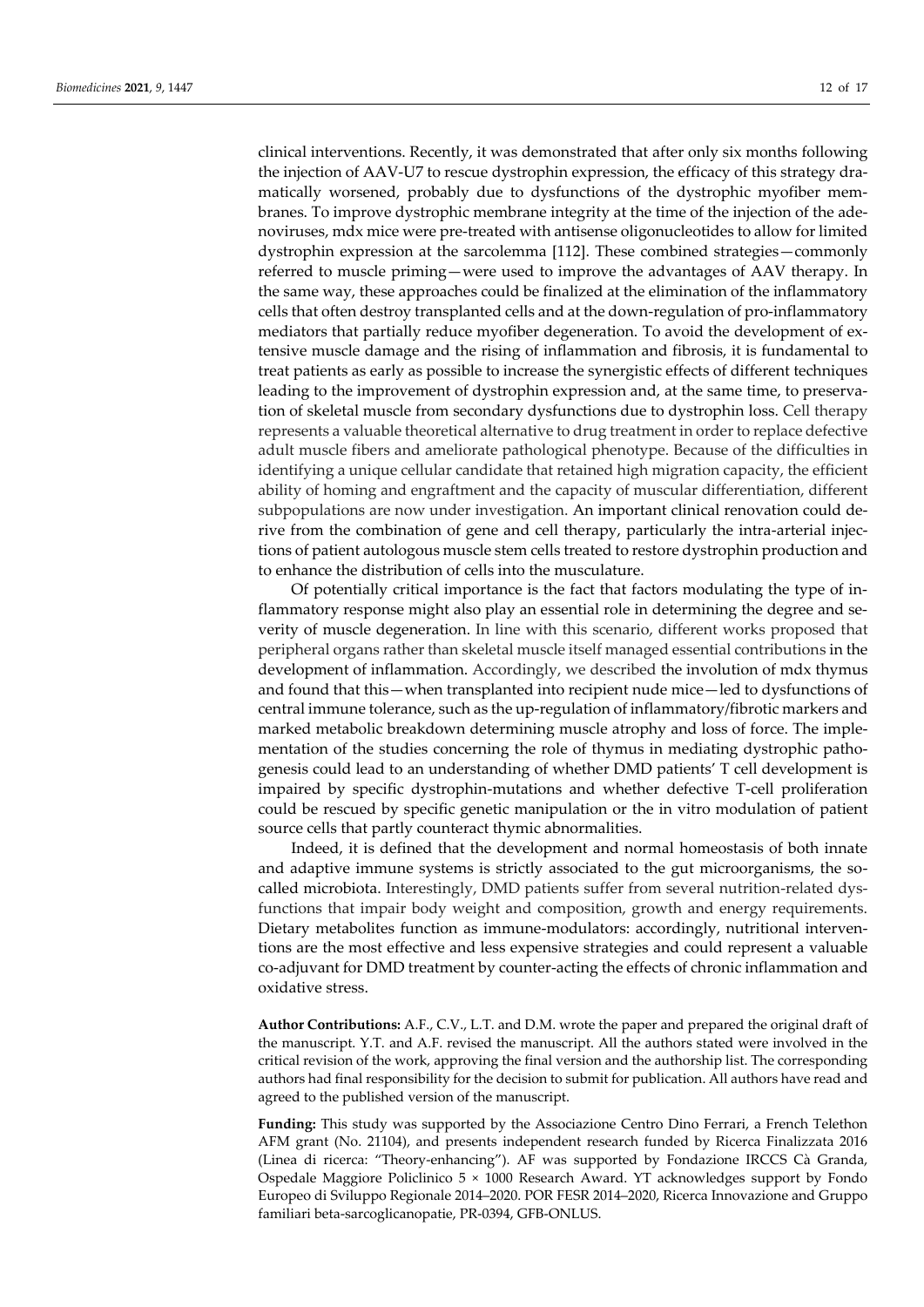**Institutional Review Board Statement:** Not applicable

**Informed Consent Statement:** Not applicable

**Data Availability Statement:** Not applicable

**Conflicts of Interest:** The authors declare no conflict of interest. The funders had no role in the design of the study; in the collection, analyses, or interpretation of data; in the writing of the manuscript; or in the decision to publish the results.

## **References**

- 1. Abonia, J.; Friend, D.S.; Austen, W.G.; Moore, F.D.; Carroll, M.C.; Chan, R.; Afnan, J.; Humbles, A.; Gerard, C.; Knight, P.; et al. Mast Cell Protease 5 Mediates Ischemia-Reperfusion Injury of Mouse Skeletal Muscle. *J. Immunol.* **2005**, *174*, 7285–7291, https://doi.org/10.4049/jimmunol.174.11.7285.
- 2. Ambrosio, C.; Fadel, L.; Gaiad, T.; Martins, D.; Araujo, K.; Zucconi, E.; Brolio, M.; Giglio, R.; Morini, A.; Jazedje, T.; et al. Identification of three distinguishable phenotypes in golden retriever muscular dystrophy. *Genet. Mol. Res.* **2009**, *8*, 389–396, https://doi.org/10.4238/vol8-2gmr581.
- 3. Andreetta, F.; Bernasconi, P.; Baggi, F.; Ferro, P.; Oliva, L.; Arnoldi, E.; Cornelio, F.; Mantegazza, R.; Confalonieri, P. Immunomodulation of TGF-beta1 in mdx mouse inhibits connective tissue proliferation in diaphragm but increases inflammatory response: Implications for antifibrotic therapy. *J. Neuroimmunol.* **2006**, *175*, 77–86, https://doi.org/10.1016/j.jneuroim.2006.03.005.
- 4. Barthélémy, I.; Pinto-Mariz, F.; Yada, E.; Desquilbet, L.; Savino, W.; Silva-Barbosa, S.D.; Faussat, A.-M.; Mouly, V.; Voit, T.; Blot, S.; et al. Predictive markers of clinical outcome in the GRMD dog model of Duchenne Muscular Dystrophy. *Dis. Model. Mech.* **2014**, *7*, 1253–1261, https://doi.org/10.1242/dmm.016014.
- 5. Benoist, C.; Mathis, D. Treg cells, life history, and diversity. *Cold Spring Harb. Perspect. Biol.* **2012**, *4*, a007021.
- 6. Birnbaum, M.; Mendoza, J.; Sethi, D.K.; Dong, S.; Glanville, J.; Dobbins, J.; Özkan, E.; Davis, M.M.; Wucherpfennig, K.W.; Garcia, K.C. Deconstructing the Peptide-MHC Specificity of T Cell Recognition. *Cell* **2014**, *157*, 1073–1087, https://doi.org/10.1016/j.cell.2014.03.047.
- 7. Bonomo, A.C.; Pinto-Mariz, F.; Riederer, I.; Benjamim, C.F.; Butler-Browne, G.; Mouly, V.; Savino, W. Crosstalk Between Innate and T Cell Adaptive Immunity With(in) the Muscle. *Front. Physiol.* **2020**, *11*, 573347, https://doi.org/10.3389/fphys.2020.573347.
- 8. Boyer, O.; Butler-Browne, G.; Chinoy, H.; Cossu, G.; Galli, F.; Lilleker, J.B.; Magli, A.; Mouly, V.; Perlingeiro, R.C.R.; Previtali, S.C.; et al. Myogenic Cell Transplantation in Genetic and Acquired Diseases of Skeletal Muscle. *Front. Genet.* **2021**, *12*, https://doi.org/10.3389/fgene.2021.702547.
- 9. Brack, A.S.; Conboy, I.M.; Conboy, M.J.; Shen, J.; Rando, T.A. A Temporal Switch from Notch to Wnt Signaling in Muscle Stem Cells Is Necessary for Normal Adult Myogenesis. *Cell Stem Cell* **2008**, *2*, 50–59, https://doi.org/10.1016/j.stem.2007.10.006.
- 10. Brinkmeyer-Langford, C.; Chu, P.-H.; Balog-Alvarez, C.; Yu, X.; Cai, J.; Nabity, M.; Kornegay, J.N. Expression profiling of disease progression in canine model of Duchenne muscular dystrophy. *PLoS ONE* **2018**, *13*, e0194485, https://doi.org/10.1371/journal.pone.0194485.
- 11. Burzyn, D.; Kuswanto, W.; Kolodin, D.; Shadrach, J.L.; Cerletti, M.; Jang, Y.; Sefik, E.; Tan, T.G.; Wagers, A.J.; Benoist, C.; et al. A Special Population of Regulatory T Cells Potentiates Muscle Repair. *Cell* **2013**, *155*, 1282–1295, https://doi.org/10.1016/j.cell.2013.10.054.
- 12. Butcher, S.K.; O'Carroll, C.E.; Wells, C.A.; Carmody, R.J. Toll-Like Receptors Drive Specific Patterns of Tolerance and Training on Restimulation of Macrophages. *Front. Immunol.* **2018**, *9*, 933, https://doi.org/10.3389/fimmu.2018.00933.
- 13. Cai, B.; Spencer, M.J.; Nakamura, G.; Tseng-Ong, L.; Tidball, J.G. Eosinophilia of Dystrophin-Deficient Muscle Is Promoted by Perforin-Mediated Cytotoxicity by T Cell Effectors. *Am. J. Pathol.* **2000**, *156*, 1789–1796, https://doi.org/10.1016/s0002- 9440(10)65050-x.
- 14. Careccia, G.; Saclier, M.; Tirone, M.; Ruggieri, E.; Principi, E.; Raffaghello, L.; Torchio, S.; Recchia, D.; Canepari, M.; Gorzanelli, A.; et al. Rebalancing expression of HMGB1 redox isoforms to counteract muscular dystrophy. *Sci. Transl. Med.* **2021**, *13*, eaay8416, https://doi.org/10.1126/scitranslmed.aay8416.
- 15. Chen, Y.W.; Zhao, P.; Borup, R.; Hoffman, E.P. Expression profiling in the muscular dystrophies: Identification of novel aspects of molecular pathophysiology. *J. Cell Biol.* **2000**, *151*, 1321–1336.
- 16. Choi, K.; Lee, K.; Ryu, S.W.; Im, M.; Kook, K.H.; Choi, C. Pirfenidone inhibits transforming growth factor-beta1-induced fibrogenesis by blocking nuclear translocation of Smads in human retinal pigment epithelial cell line ARPE-19. *Mol. Vis.* **2012**, *18*, 1010–1020.
- 17. Cohn, R.D.; Van Erp, C.; Habashi, J.P.; Soleimani, A.A.; Klein, E.C.; Lisi, M.T.; Gamradt, M.; Rhys, C.M.; Holm, T.M.; Loeys, B.L.; et al. Angiotensin II type 1 receptor blockade attenuates TGF-beta-induced failure of muscle regeneration in multiple myopathic states. *Nat. Med.* **2007**, *13*, 204–210.
- 18. De Paepe, B.; Creus, K.K.; Martin, J.-J.; De Bleecker, J.L. Upregulation of chemokines and their receptors in duchenne muscular dystrophy: potential for attenuation of myofiber necrosis. *Muscle Nerve* **2012**, *46*, 914–916, https://doi.org/10.1002/mus.23481.
- 19. De Paepe, B.; De Bleecker, J.L. Cytokines and Chemokines as Regulators of Skeletal Muscle Inflammation: Presenting the Case of Duchenne Muscular Dystrophy. *Mediat. Inflamm.* **2013**, *2013*, 540370, https://doi.org/10.1155/2013/540370.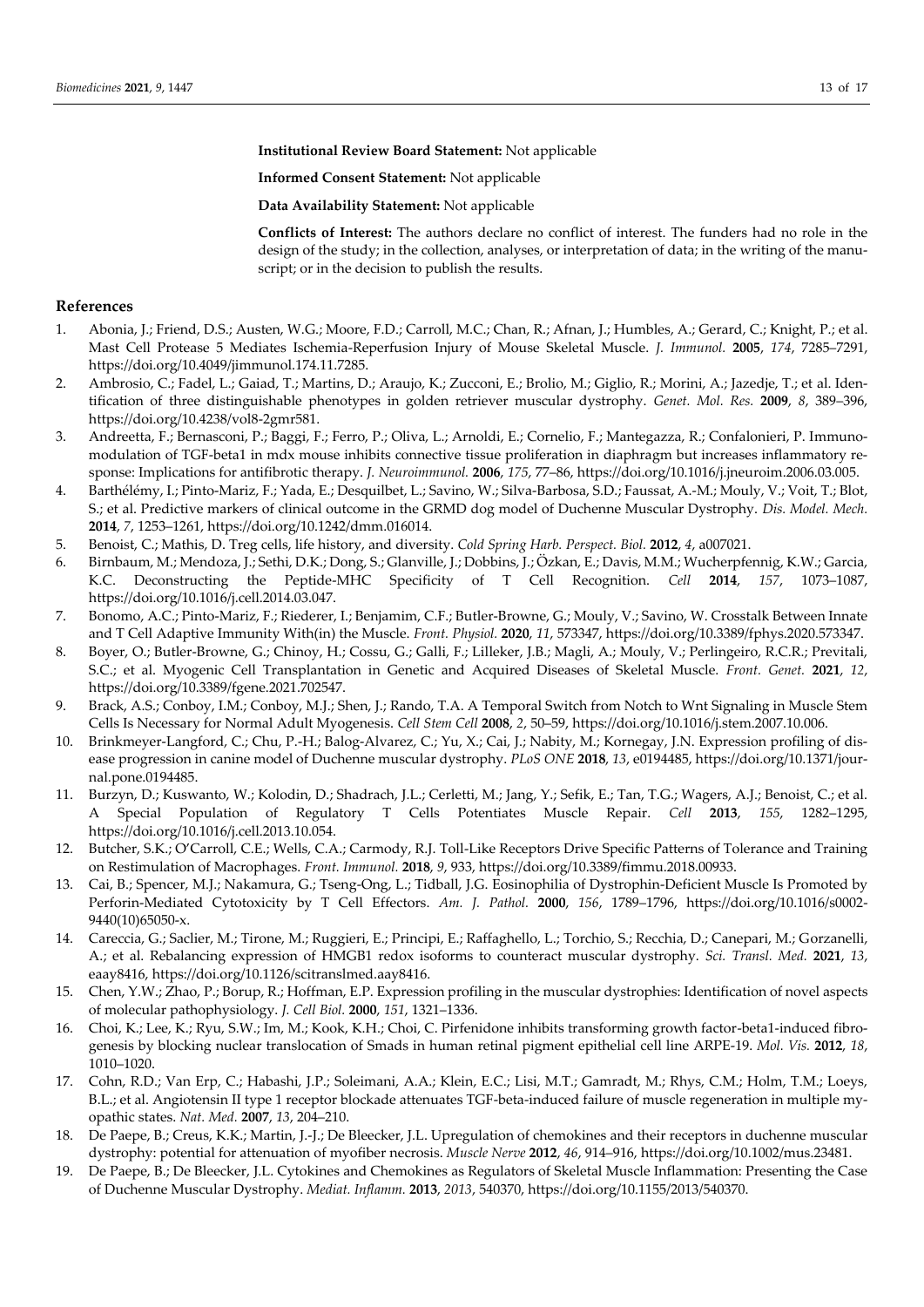- 20. Dixit, V.D.; Yang, H.; Cooper-Jenkins, A.; Giri, B.B.; Patel, K.; Taub, D.D. Reduction of T cell–derived ghrelin enhances proinflammatory cytokine expression: Implications for age-associated increases in inflammation. *Blood* **2009**, *113*, 5202–5205, https://doi.org/10.1182/blood-2008-09-181255.
- 21. Dong, Y.; Silva, K.A.; Dong, Y.; Zhang, L. Glucocorticoids increase adipocytes in muscle by affecting IL-4 regulated FAP activity. *FASEB J.* **2014**, *28*, 4123–4132.
- 22. Duan, D. Systemic AAV Micro-dystrophin Gene Therapy for Duchenne Muscular Dystrophy. *Mol. Ther.* **2018**, *26*, 2337–2356, https://doi.org/10.1016/j.ymthe.2018.07.011.
- 23. Dunkelberger, J.R.; Song, W.-C. Complement and its role in innate and adaptive immune responses. *Cell Res.* **2010**, *20*, 34–50, https://doi.org/10.1038/cr.2009.139.
- 24. Engel, A.G.; Biesecker, G. Complement activation in muscle fiber necrosis: Demonstration of the membrane attack complex of complement in necrotic fibers. *Ann. Neurol.* **1982**, *12*, 289–296, https://doi.org/10.1002/ana.410120314.
- 25. Farini, A.; Meregalli, M.; Belicchi, M.; Battistelli, M.; Parolini, D.; D'antona, G.; Gavina, M.; Ottoboni, L.; Constantin, G.; Bottinelli, R.; et al. T and B lymphocyte depletion has a marked effect on the fibrosis of dystrophic skeletal muscles in the scid/mdx mouse. *J. Pathol.* **2007**, *213*, 229–238.
- 26. Farini, A.; Sitzia, C.; Cassani, B.; Cassinelli, L.; Rigoni, R.; Colleoni, F.; Fusco, N.; Gatti, S.; Bella, P.; Villa, C.; et al. Therapeutic Potential of Immunoproteasome Inhibition in Duchenne Muscular Dystrophy. *Mol. Ther.* **2016**, *24*, 1898–1912, https://doi.org/10.1038/mt.2016.162.
- 27. Farini, A.; Sitzia, C.; Villa, C.; Cassani, B.; Tripodi, L.; Legato, M.; Belicchi, M.; Bella, P.; Lonati, C.; Gatti, S.; et al. Defective dystrophic thymus determines degenerative changes in skeletal muscle. *Nat. Commun.* **2021**, *12*, 2099, https://doi.org/10.1038/s41467-021-22305-x.
- 28. Farini, A.; Villa, C.; Di Silvestre, D.; Bella, P.; Tripodi, L.; Rossi, R.; Sitzia, C.; Gatti, S.; Mauri, P.; Torrente, Y. PTX3 Predicts Myocardial Damage and Fibrosis in Duchenne Muscular Dystrophy. *Front. Physiol.* **2020**, *11*, 403, https://doi.org/10.3389/fphys.2020.00403.
- 29. Flanigan, K.M. The muscular dystrophies. *Semin. Neurol.* **2012**, *32*, 255–263.
- 30. Flanigan, K.M.; Campbell, K.; Viollet, L.; Wang, W.; Gomez, A.M.; Walker, C.M.; Mendell, J.R. Anti-dystrophin T cell responses in Duchenne muscular dystrophy: Prevalence and a glucocorticoid treatment effect. *Hum. Gene Ther.* **2013**, *24*, 797–806.
- 31. Gazzerro, E.; Assereto, S.; Bonetto, A.; Sotgia, F.; Scarfì, S.; Pistorio, A.; Bonuccelli, G.; Cilli, M.; Bruno, C.; Zara, F.; et al. Therapeutic Potential of Proteasome Inhibition in Duchenne and Becker Muscular Dystrophies. *Am. J. Pathol.* **2010**, *176*, 1863–1877, https://doi.org/10.2353/ajpath.2010.090468.
- 32. Giuliani, G.; Rosina, M.; Reggio, A. Signaling pathways regulating the fate of fibro/adipogenic progenitors (FAPs) in skeletal muscle regeneration and disease. *FEBS J.* **2021**, https://doi.org/10.1111/febs.16080.
- 33. Gorospe, J.M.; Nishikawa, B.K.; Hoffman, E.P. Recruitment of mast cells to muscle after mild damage. *J. Neurol. Sci.* **1996**, *135*, 10–17, https://doi.org/10.1016/0022-510x(95)00255-z.
- 34. Gorospe, J.M.; Tharp, M.; Demitsu, T.; Hoffman, E.P. Dystrophin-deficient myofibers are vulnerable to mast cell granule-induced necrosis. *Neuromuscul. Disord.* **1994**, *4*, 325–333, https://doi.org/10.1016/0960-8966(94)90068-x.
- 35. Granchelli, J.A.; Avosso, D.L.; Hudecki, M.S.; Pollina, C. Cromolyn increases strength in exercised mdx mice. *Res. Commun. Mol. Pathol. Pharmacol.* **1996**, *91*, 287–296.
- 36. Granchelli, J.A.; Pollina, C.; Hudecki, M.S. Duchenne-like myopathy in double-mutant mdx mice expressing exaggerated mast cell activity. *J. Neurol. Sci.* **1995**, *131*, 1–7, https://doi.org/10.1016/0022-510x(95)00089-k.
- 37. Greenwald, R.J.; Freeman, G.J.; Sharpe, A.H. The B7 family revisited. *Annu. Rev. Immunol.* **2005**, *23*, 515–548, https://doi.org/10.1146/annurev.immunol.23.021704.115611.
- 38. Gussoni, E.; Pavlath, G.K.; Miller, R.G.; Panzara, M.A.; Powell, M.; Blau, H.M.; Steinman, L. Specific T cell receptor gene rearrangements at the site of muscle degeneration in Duchenne muscular dystrophy. *J. Immunol.* **1994**, *153*, 4798–4805.
- 39. Hale, J.S.; Fink, P.J. Back to the thymus: Peripheral T cells come home. *Immunol. Cell Biol.* **2009**, *87*, 58–64, https://doi.org/10.1038/icb.2008.87.
- 40. Hara, T.; Tanegashima, K. Pleiotropic functions of the CXC-type chemokine CXCL14 in mammals. *J. Biochem.* **2012**, *151*, 469– 476, https://doi.org/10.1093/jb/mvs030.
- 41. Henriques-Pons, A.; Yu, Q.; Rayavarapu, S.; Cohen, T.V.; Ampong, B.; Cha, H.J.; Jahnke, V.; Van Der Meulen, J.; Wang, D.; Jiang, W.; et al. Role of Toll-like receptors in the pathogenesis of dystrophin-deficient skeletal and heart muscle. *Hum. Mol. Genet.* **2013**, *23*, 2604–2617, https://doi.org/10.1093/hmg/ddt656.
- 42. Heredia, J.E.; Mukundan, L.; Chen, F.M.; Mueller, A.A.; Deo, R.C.; Locksley, R.M.; Rando, T.A.; Chawla, A. Type 2 Innate Signals Stimulate Fibro/Adipogenic Progenitors to Facilitate Muscle Regeneration. *Cell* **2013**, *153*, 376–388, https://doi.org/10.1016/j.cell.2013.02.053.
- 43. Hindi, S.M.; Sato, S.; Choi, Y.; Kumar, A. Distinct roles of TRAF6 at early and late stages of muscle pathology in the mdx model of Duchenne muscular dystrophy. *Hum. Mol. Genet.* **2013**, *23*, 1492–1505, https://doi.org/10.1093/hmg/ddt536.
- 44. Hodgetts, S.; Radley, H.; Davies, M.; Grounds, M. Reduced necrosis of dystrophic muscle by depletion of host neutrophils, or blocking TNFα function with Etanercept in mdx mice. *Neuromuscul. Disord.* **2006**, *16*, 591–602, https://doi.org/10.1016/j.nmd.2006.06.011.
- 45. Hsieh, C.-S.; Lee, H.-M.; Lio, J. Selection of regulatory T cells in the thymus. *Nat. Rev. Immunol.* **2012**, *12*, 157–167, https://doi.org/10.1038/nri3155.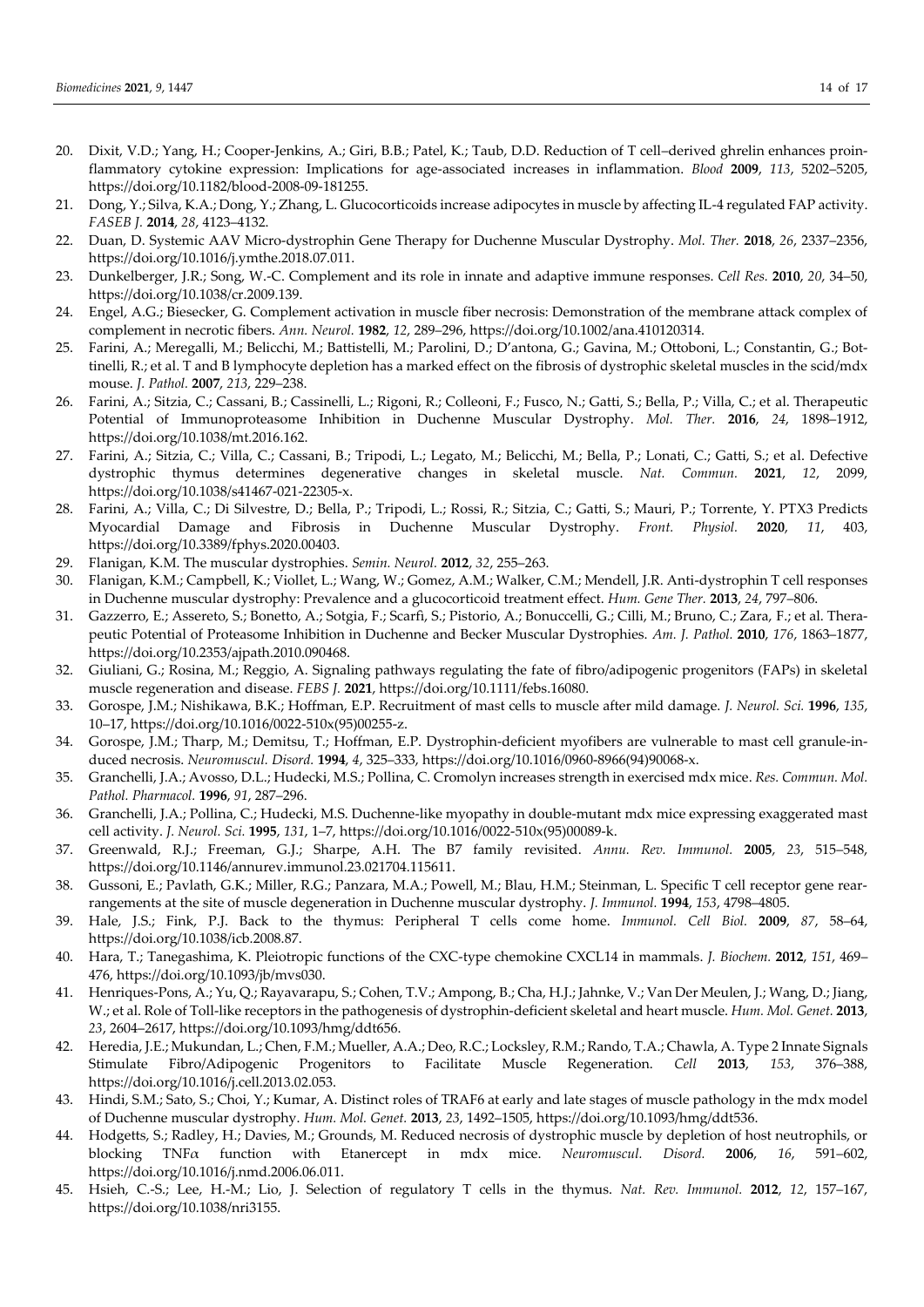- 46. Hubert, M.; Gobbini, E.; Bendriss-Vermare, N.; Caux, C.; Valladeau-Guilemond, J. Human Tumor-Infiltrating Dendritic Cells: From in Situ Visualization to High-Dimensional Analyses. *Cancers* **2019**, *11*, 1082, https://doi.org/10.3390/cancers11081082.
- 47. Hung, K.Y.; Huang, J.W.; Chen, C.T.; Lee, P.H.; Tsai, T.J. Pentoxifylline modulates intracellular signalling of TGF-beta in cultured human peritoneal mesothelial cells: Implications for prevention of encapsulating peritoneal sclerosis. *Nephrol. Dial. Transpl.* **2003**, *18*, 670–676.
- 48. Hussein, M.R.; Hamed, S.; Mostafa, M.G.; Abu-Dief, E.E.; Kamel, N.F.; Kandil, M.R. The effects of glucocorticoid therapy on the inflammatory and Dendritic cells in muscular dystrophies. *Int. J. Exp. Pathol.* **2006**, *87*, 451–461, https://doi.org/10.1111/j.1365- 2613.2006.00470.x.
- 49. Kastenschmidt, J.M.; Coulis, G.; Farahat, P.K.; Pham, P.; Rios, R.; Cristal, T.T.; Mannaa, A.H.; Ayer, R.E.; Yahia, R.; Deshpande, A.A.; et al. A stromal progenitor and ILC2 niche promotes muscle eosinophilia and fibrosis-associated gene expression. *Cell Rep.* **2021**, *35*, 108997, https://doi.org/10.1016/j.celrep.2021.108997.
- 50. Kieback, E.; Hilgenberg, E.; Stervbo, U.; Lampropoulou, V.; Shen, P.; Bunse, M.; Jaimes, Y.; Boudinot, P.; Radbruch, A.; Klemm, U.; et al. Thymus-Derived Regulatory T Cells Are Positively Selected on Natural Self-Antigen through Cognate Interactions of High Functional Avidity. *Immunity* **2016**, *44*, 1114–1126, https://doi.org/10.1016/j.immuni.2016.04.018.
- 51. Knorr, M.; Munzel, T.; Wenzel, P. Interplay of NK cells and monocytes in vascular inflammation and myocardial infarction. *Front. Physiol.* **2014**, *5*, 295.
- 52. Koreth, J.; Matsuoka, K.; Kim, H.T.; Mcdonough, S.M.; Bindra, B.; Alyea, E.P., 3rd; Armand, P.; Cutler, C.; Ho, V.T.; Treister, N.S.; et al. Interleukin-2 and regulatory T cells in graft-versus-host disease. *N. Engl. J. Med.* **2011**, *365*, 2055–2066.
- 53. Kranig, S.A.; Tschada, R.; Braun, M.; Patry, C.; Pöschl, J.; Frommhold, D.; Hudalla, H. Dystrophin deficiency promotes leukocyte recruitment in mdx mice. *Pediatr. Res.* **2019**, *86*, 188–194, https://doi.org/10.1038/s41390-019-0427-3.
- 54. Landman, S.; De Oliveira, V.L.; Van Erp, P.E.J.; Fasse, E.; Bauland, S.C.G.; Joosten, I.; Koenen, H.J.P.M. Intradermal injection of low dose human regulatory T cells inhibits skin inflammation in a humanized mouse model. *Sci. Rep.* **2018**, *8*, 10044, https://doi.org/10.1038/s41598-018-28346-5.
- 55. Le Guiner, C.; Servais, L.; Montus, M.; Larcher, T.; Fraysse, B.; Moullec, S.; Allais, M.; François, V.; Dutilleul, M.; Malerba, A.; et al. Long-term microdystrophin gene therapy is effective in a canine model of Duchenne muscular dystrophy. *Nat. Commun.* **2017**, *8*, 16105, https://doi.org/10.1038/ncomms16105.
- 56. Lecompte, S.; Abou-Samra, M.; Boursereau, R.; Noel, L.; Brichard, S.M. Skeletal muscle secretome in Duchenne muscular dystrophy: a pivotal anti-inflammatory role of adiponectin. *Cell. Mol. Life Sci.* **2017**, *74*, 2487–2501, https://doi.org/10.1007/s00018- 017-2465-5.
- 57. Lee, J.-W.; Bae, S.-H.; Jeong, J.-W.; Kim, S.-H.; Kim, K.-W. Hypoxia-inducible factor (HIF-1)α: Its protein stability and biological functions. *Exp. Mol. Med.* **2004**, *36*, 1–12, https://doi.org/10.1038/emm.2004.1.
- 58. Lemos, D.R.; Babaeijandaghi, F.; Low, M.; Chang, C.-K.; Lee, S.T.; Fiore, D.; Zhang, R.-H.; Natarajan, A.; Nedospasov, S.A.; Rossi, F.M.V. Nilotinib reduces muscle fibrosis in chronic muscle injury by promoting TNF-mediated apoptosis of fibro/adipogenic progenitors. *Nat. Med.* **2015**, *21*, 786–794, https://doi.org/10.1038/nm.3869.
- 59. Liu, G.; Ma, H.; Qiu, L.; Li, L.; Cao, Y.; Ma, J.; Zhao, Y. Phenotypic and functional switch of macrophages induced by regulatory CD4 + CD25 + T cells in mice. *Immunol. Cell Biol.* **2011**, *89*, 130–142, https://doi.org/10.1038/icb.2010.70.
- 60. Lorant, J.; Larcher, T.; Jaulin, N.; Hedan, B.; Lardenois, A.; Leroux, I.; Dubreil, L.; Ledevin, M.; Goubin, H.; Moullec, S.; et al. Vascular Delivery of Allogeneic MuStem Cells in Dystrophic Dogs Requires Only Short-Term Immunosuppression to Avoid Host Immunity and Generate Clinical/Tissue Benefits. *Cell Transplant.* **2018**, *27*, 1096–1110, https://doi.org/10.1177/0963689718776306.
- 61. Madaro, L.; Bouché, M. From Innate to Adaptive Immune Response in Muscular Dystrophies and Skeletal Muscle Regeneration: The Role of Lymphocytes. *BioMed Res. Int.* **2014**, *2014*, 438675, https://doi.org/10.1155/2014/438675.
- 62. Marinkovic, M.; Fuoco, C.; Sacco, F.; Perpetuini, A.C.; Giuliani, G.; Micarelli, E.; Pavlidou, T.; Petrilli, L.L.; Reggio, A.; Riccio, F.; et al. Fibro-adipogenic progenitors of dystrophic mice are insensitive to NOTCH regulation of adipogenesis. *Life Sci. Alliance* **2019**, *2*, e201900437, https://doi.org/10.26508/lsa.201900437.
- 63. Masat, E.; Pavani, G.; Mingozzi, F. Humoral immunity to AAV vectors in gene therapy: Challenges and potential solutions. *Discov. Med.* **2013**, *15*, 379–389.
- 64. McDonald, C.M.; Campbell, C.; Torricelli, R.E.; Finkel, R.S.; Flanigan, K.M.; Goemans, N.; Heydemann, P.; Kaminska, A.; Kirschner, J.; Muntoni, F.; et al. Ataluren in patients with nonsense mutation Duchenne muscular dystrophy (ACT DMD): A multicentre, randomised, double-blind, placebo-controlled, phase 3 trial. *Lancet* **2017**, *390*, 1489–1498, https://doi.org/10.1016/s0140-6736(17)31611-2.
- 65. Mendell, J.R.; Campbell, K.; Rodino-Klapac, L.; Sahenk, Z.; Shilling, C.; Lewis, S.; Bowles, D.; Gray, S.; Li, C.; Galloway, G.; et al. Dystrophin immunity in Duchenne's muscular dystrophy. *N. Engl. J. Med.* **2010**, *363*, 1429–1437.
- 66. Aoki, Y.; Miyatake, S.; Shimizu-Motohashi, Y.; Takeda, S. Anti-inflammatory drugs for Duchenne muscular dystrophy: Focus on skeletal muscle-releasing factors. *Drug Des. Dev. Ther.* **2016**, *10*, 2745–2758, https://doi.org/10.2147/dddt.s110163.
- 67. Mojumdar, K.; Liang, F.; Giordano, C.; Lemaire, C.; Danialou, G.; Okazaki, T.; Bourdon, J.; Rafei, M.; Galipeau, J.; Divangahi, M.; et al. Inflammatory monocytes promote progression of Duchenne muscular dystrophy and can be therapeutically targeted via CCR 2. *EMBO Mol. Med.* **2014**, *6*, 1476–1492, https://doi.org/10.15252/emmm.201403967.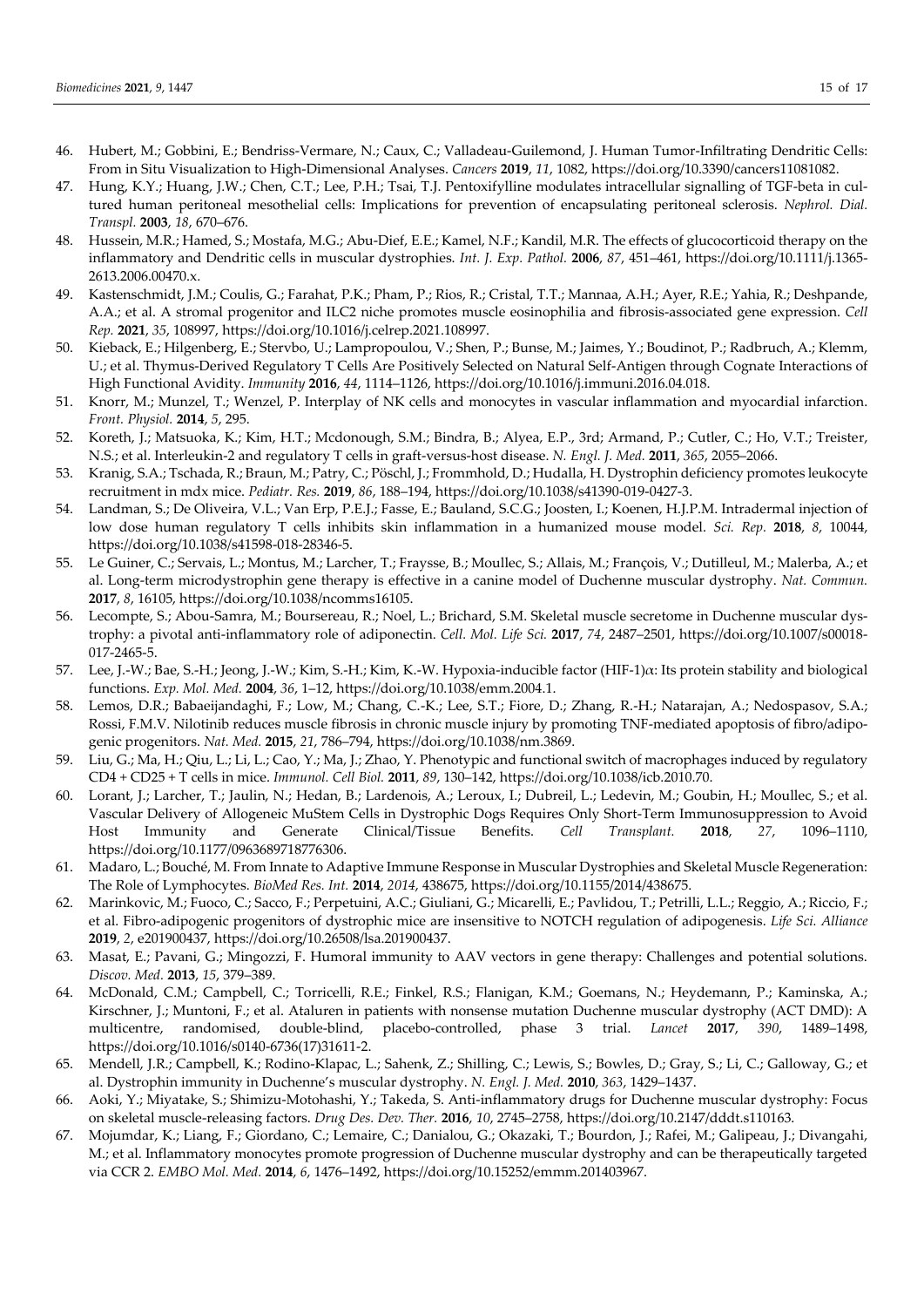- 68. Moratal, C.; Raffort, J.; Arrighi, N.; Rekima, S.; Schaub, S.; Dechesne, C.A.; Chinetti, G.; Dani, C. IL-1beta- and IL-4-polarized macrophages have opposite effects on adipogenesis of intramuscular fibro-adipogenic progenitors in humans. *Sci. Rep.* **2018**, *8*, 17005.
- 69. Morgan, J.E.; Prola, A.; Mariot, V.; Pini, V.; Meng, J.; Hourde, C.; Dumonceaux, J.; Conti, F.; Relaix, F.; Authier, F.J.; et al. Necroptosis mediates myofibre death in dystrophin-deficient mice. *Nat. Commun.* **2018**, *9*, 3655.
- 70. Morrison, J.; Palmer, D.B.; Cobbold, S.; Partridge, T.; Bou-Gharios, G. Effects of T-Lymphocyte Depletion on Muscle Fibrosis in the mdx Mouse. *Am. J. Pathol.* **2005**, *166*, 1701–1710, https://doi.org/10.1016/s0002-9440(10)62480-7.
- 71. Moxley, R.T., 3rd; Ashwal, S.; Pandya, S.; Connolly, A.; Florence, J.; Mathews, K.; Baumbach, L.; Mcdonald, C.; Sussman, M.; Wade, C. Practice parameter: corticosteroid treatment of Duchenne dystrophy: Report of the Quality Standards Subcommittee of the American Academy of Neurology and the Practice Committee of the Child Neurology Society. *Neurology* **2005**, *64*, 13–20.
- 72. Nitahara-Kasahara, Y.; Hayashita-Kinoh, H.; Chiyo, T.; Nishiyama, A.; Okada, H.; Takeda, S.; Okada, T. Dystrophic mdx mice develop severe cardiac and respiratory dysfunction following genetic ablation of the anti-inflammatory cytokine IL-10. *Hum. Mol. Genet.* **2014**, *23*, 3990–4000, https://doi.org/10.1093/hmg/ddu113.
- 73. Pandiyan, P.; Zheng, L.; Ishihara, S.; Reed, J.; Lenardo, M.J. CD4+CD25+Foxp3+ regulatory T cells induce cytokine deprivation– mediated apoptosis of effector CD4+ T cells. *Nat. Immunol.* **2007**, *8*, 1353–1362, https://doi.org/10.1038/ni1536.
- 74. Panduro, M.; Benoist, C.; Mathis, D. Tissue Tregs. *Annu. Rev. Immunol.* **2016**, *34*, 609–633.
- 75. Peccate, C.; Mollard, A.; Le Hir, M.; Julien, L.; McClorey, G.; Jarmin, S.; Le Heron, A.; Dickson, G.; Benkhelifa-Ziyyat, S.; Piétri-Rouxel, F.; et al. Antisense pre-treatment increases gene therapy efficacy in dystrophic muscles. *Hum. Mol. Genet.* **2016**, *25*, 3555– 3563, https://doi.org/10.1093/hmg/ddw201.
- 76. Pillon, N.; Bilan, P.J.; Fink, L.; Klip, A. Cross-talk between skeletal muscle and immune cells: Muscle-derived mediators and metabolic implications. *Am. J. Physiol. Metab.* **2013**, *304*, E453–E465, https://doi.org/10.1152/ajpendo.00553.2012.
- 77. Pimorady-Esfahani, A.; Bsc, M.D.G.; McMenamin, P. Macrophages and dendritic cells in normal and regenerating murine skeletal muscle. *Muscle Nerve* **1997**, *20*, 158–166, https://doi.org/10.1002/(sici)1097-4598(199702)20:2<158::aid-mus4>3.0.co;2-b.
- 78. Porter, J.D.; Khanna, S.; Kaminski, H.J.; Rao, J.S.; Merriam, A.P.; Richmonds, C.R.; Leahy, P.; Li, J.; Guo, W.; Andrade, F.H. A chronic inflammatory response dominates the skeletal muscle molecular signature in dystrophin-deficient mdx mice. *Hum. Mol. Genet.* **2002**, *11*, 263–272, https://doi.org/10.1093/hmg/11.3.263.
- 79. Povoleri, G.A.; Scotta, C.; Nova-Lamperti, E.A.; John, S.; Lombardi, G.; Afzali, B. Thymic versus induced regulatory T cells— Who regulates the regulators? *Front. Immunol.* **2013**, *4*, 169.
- 80. Quattrocelli, M.; Barefield, D.; Warner, J.L.; Vo, A.H.; Hadhazy, M.; Earley, J.U.; Demonbreun, A.; McNally, E.M. Intermittent glucocorticoid steroid dosing enhances muscle repair without eliciting muscle atrophy. *J. Clin. Investig.* **2017**, *127*, 2418–2432, https://doi.org/10.1172/jci91445.
- 81. Radley, H.G.; Grounds, M.D. Cromolyn administration (to block mast cell degranulation) reduces necrosis of dystrophic muscle in mdx mice. *Neurobiol. Dis.* **2006**, *23*, 387–397, https://doi.org/10.1016/j.nbd.2006.03.016.
- 82. Ramasamy, R.; Yan, S.F.; Schmidt, A.M. RAGE: Therapeutic target and biomarker of the inflammatory response-the evidence mounts. *J. Leukoc. Biol.* **2009**, *86*, 505–512, https://doi.org/10.1189/jlb.0409230.
- 83. Rogeri, P.S.; Gasparini, S.O.; Martins, G.L.; Costa, L.K.F.; Araujo, C.C.; Lugaresi, R.; Kopfler, M.; Lancha, A.H., Jr. Crosstalk Between Skeletal Muscle and Immune System: Which Roles Do IL-6 and Glutamine Play? *Front. Physiol.* **2020**, *11*, 582258.
- 84. Ronzitti, G.; Gross, D.; Mingozzi, F. Human Immune Responses to Adeno-Associated Virus (AAV) Vectors. *Front. Immunol.* **2020**, *11*, 670, https://doi.org/10.3389/fimmu.2020.00670.
- 85. Salera, S.; Menni, F.; Moggio, M.; Guez, S.; Sciacco, M.; Esposito, S. Nutritional Challenges in Duchenne Muscular Dystrophy. *Nutrients* **2017**, *9*, 594, https://doi.org/10.3390/nu9060594.
- 86. Sek, A.C.; Moore, I.N.; Smelkinson, M.G.; Pak, K.; Minai, M.; Smith, R.; Ma, M.; Percopo, C.M.; Rosenberg, H.F. Eosinophils Do Not Drive Acute Muscle Pathology in the mdx Mouse Model of Duchenne Muscular Dystrophy. *J. Immunol.* **2019**, *203*, 476–484, https://doi.org/10.4049/jimmunol.1900307.
- 87. Shi, S.; De Gorter, D.J.J.; Hoogaars, W.M.H.; Hoen, P.; Dijke, P.T. Overactive bone morphogenetic protein signaling in heterotopic ossification and Duchenne muscular dystrophy. *Cell. Mol. Life Sci.* **2013**, *70*, 407–423, https://doi.org/10.1007/s00018-012- 1054-x.
- 88. Sitzia, C.; Farini, A.; Jardim, L.; Razini, P.; Belicchi, M.; Cassinelli, L.; Villa, C.; Erratico, S.; Parolini, D.; Bella, P.; et al. Adaptive Immune Response Impairs the Efficacy of Autologous Transplantation of Engineered Stem Cells in Dystrophic Dogs. *Mol. Ther.* **2016**, *24*, 1949, https://doi.org/10.1038/mt.2016.163.
- 89. Skuk, D.; Tremblay, J.P. Complement deposition and cell death after myoblast transplantation. *Cell Transplant.* **1998**, *7*, 427–434, https://doi.org/10.1016/s0963-6897(98)00029-3.
- 90. Spencer, M.J.; Rodriguez, E.M.; Dorshkind, K.; Tidball, J.G. Helper (CD4+) and Cytotoxic (CD8+) T Cells Promote the Pathology of Dystrophin-Deficient Muscle. *Clin. Immunol.* **2001**, *98*, 235–243, https://doi.org/10.1006/clim.2000.4966.
- 91. Sun, C.; Serra, C.; Lee, G.; Wagner, K.R. Stem cell-based therapies for Duchenne muscular dystrophy. *Exp. Neurol.* **2020**, *323*, 113086–113086, https://doi.org/10.1016/j.expneurol.2019.113086.
- 92. Tay, S.S.; Wong, Y.C.; McDonald, D.; Wood, N.A.W.; Roediger, B.; Sierro, F.; Mcguffog, C.; Alexander, I.E.; Bishop, G.A.; Gamble, J.R.; et al. Antigen expression level threshold tunes the fate of CD8 T cells during primary hepatic immune responses. *Proc. Natl. Acad. Sci. USA* **2014**, *111*, E2540–E2549, https://doi.org/10.1073/pnas.1406674111.